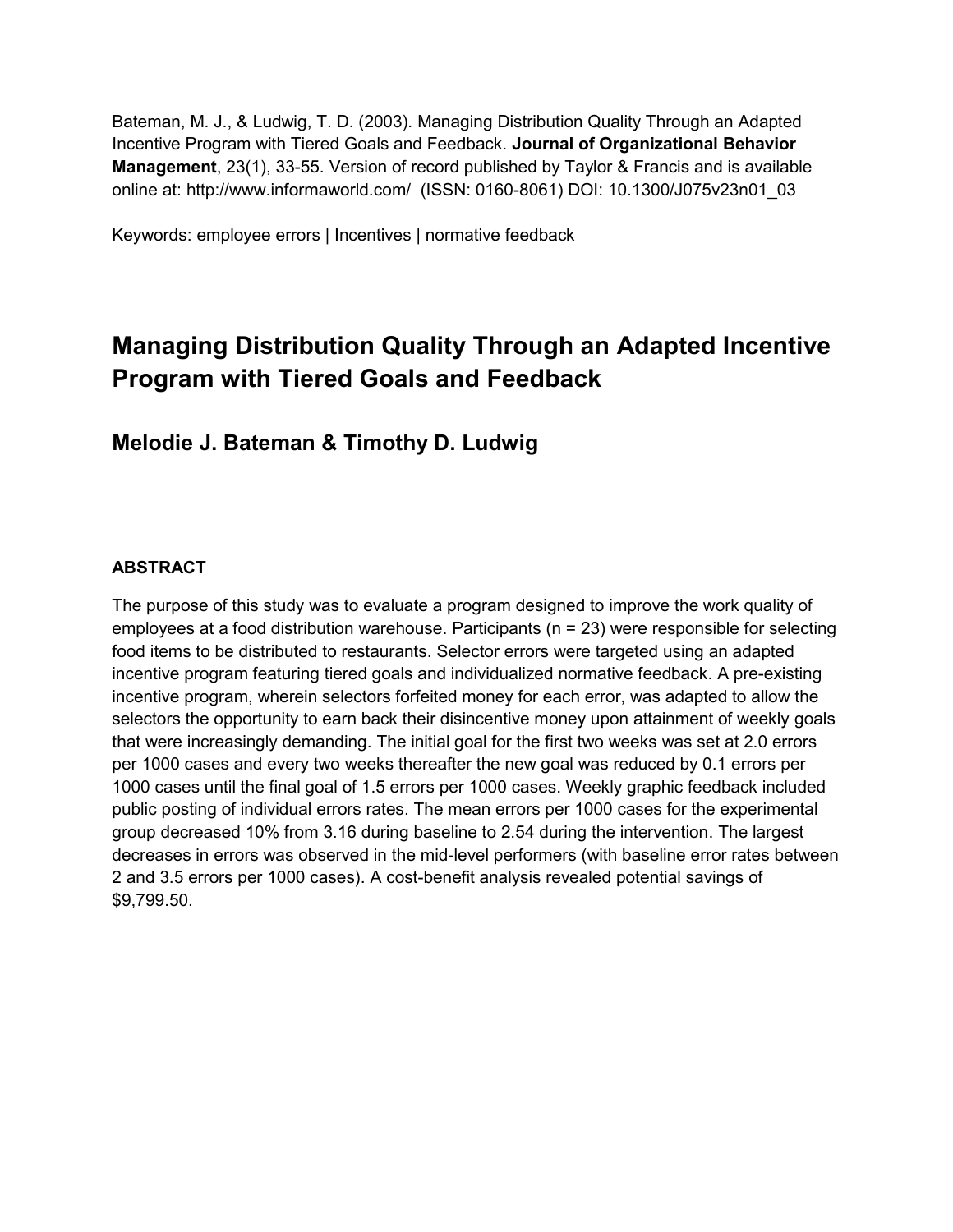# **ARTICLE**

Incentives have been shown to be more effective than hourly pay in influencing employee performance because they provide monetary reinforcement contingent on the worker's performance (Abernathy,

Duffy,&O'Brien, 1982; Gaetani, Hoxeng,&Austin, 1985; Orpen, 1982). Incentive program contingencies differentiate them from other types of pay-for-performance compensation systems, such as profit sharing, and gainsharing. Incentive programs provide reinforcement closer in time to the targeted behavior because the monetary reward can be distributed in weekly paychecks. The reinforcer is also probable because employees are guaranteed incentive pay contingent on individual performance instead of on group or organizational performance. Although individual incentives may be considered small, they are available each and every time a unit is produced. Therefore, this type of compensation system is a popular technique because it sets up the conditions needed to encourage the desired behaviors that lead to increased performance (Redmon & Agnew, 1991).

Whereas an incentive program provides reinforcement for desirable performance, a disincentive program includes a response cost of money loss for undesirable performance, such as errors (Abernathy et al., 1982). Disincentives can be analogous to punishers or negative reinforcers depending on the targeted response. When disincentives are used in attempts to decrease an undesirable response, they are analogous to punishers. If the targeted behavior is the desirable response, dis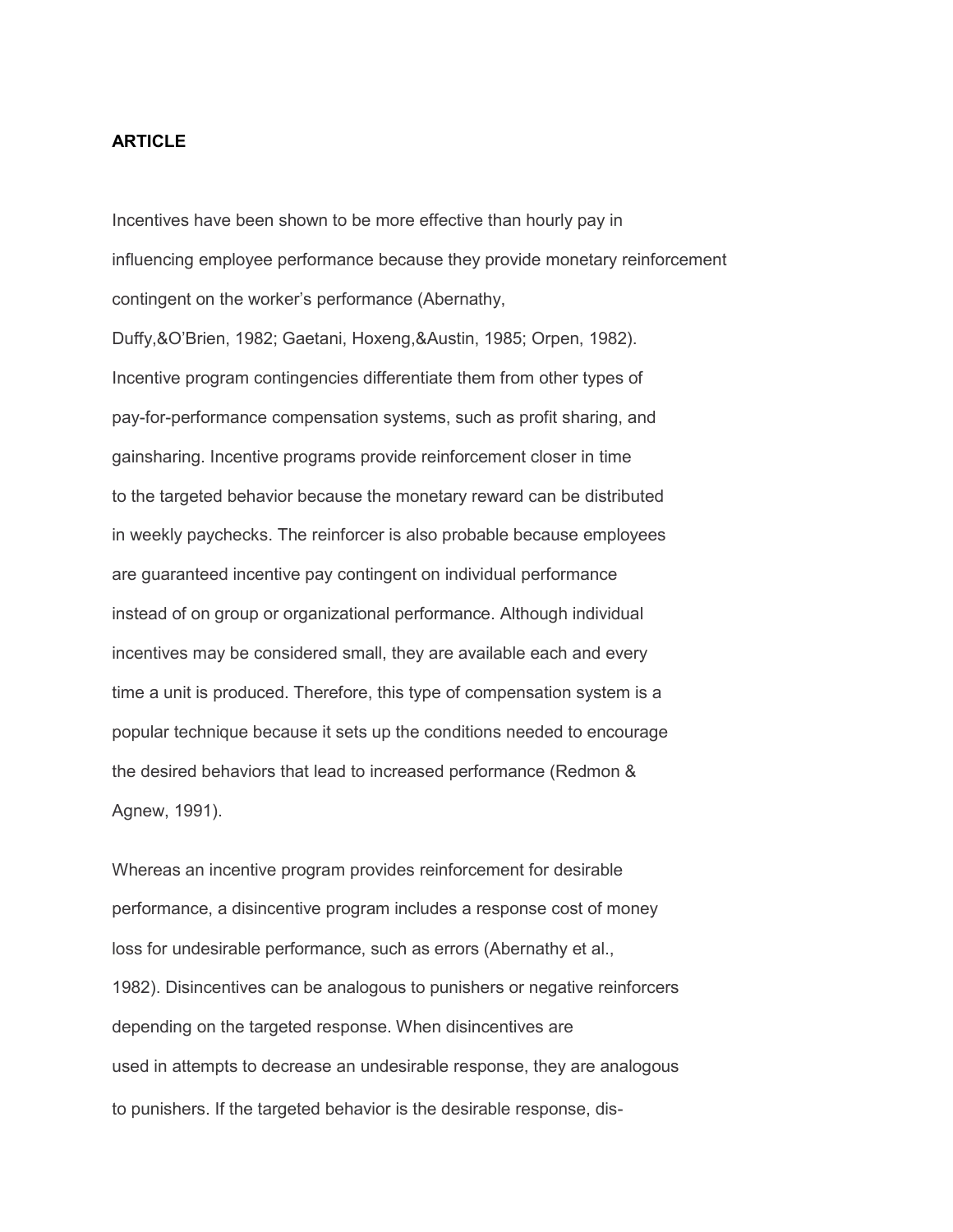incentives are analogous to negative reinforcers. In this case, the employee would exhibit the desired response in order to avoid the negative consequence of losing money.

Often incentives and disincentives are paired together. Gaetani et al. (1985), for example, provided billing feedback to auto mechanics, followed by feedback plus incentives (i.e., 5% of the money billed to customers over a goal) or disincentives (i.e., pay reduced by a percentage when below the goal) depending on their performance. The results showed that performance increased when feedback was provided, but increased more during the feedback and monetary incentive/disincentive program.

Likewise, Abernathy et al. (1982) implemented a feedback intervention, followed by a feedback and incentive/disincentive program intervention among proof operators in a bank. Goals were established for incentive pay and monetary penalties were assessed for avoidable errors. This incentive/disincentive program was associated with an increase of over 150% in proof operators' performance and remained at the same level for over 2 years.

These studies demonstrate that incentive/disincentive programs can be effective in increasing desired performance immediately, as well as over the long-term. No studies, to our knowledge, have investigated the repayment of the disincentive component contingent on the decrease of undesirable performance or the increase of desirable behavior. In this situation employees lose money for incorrect behaviors and then would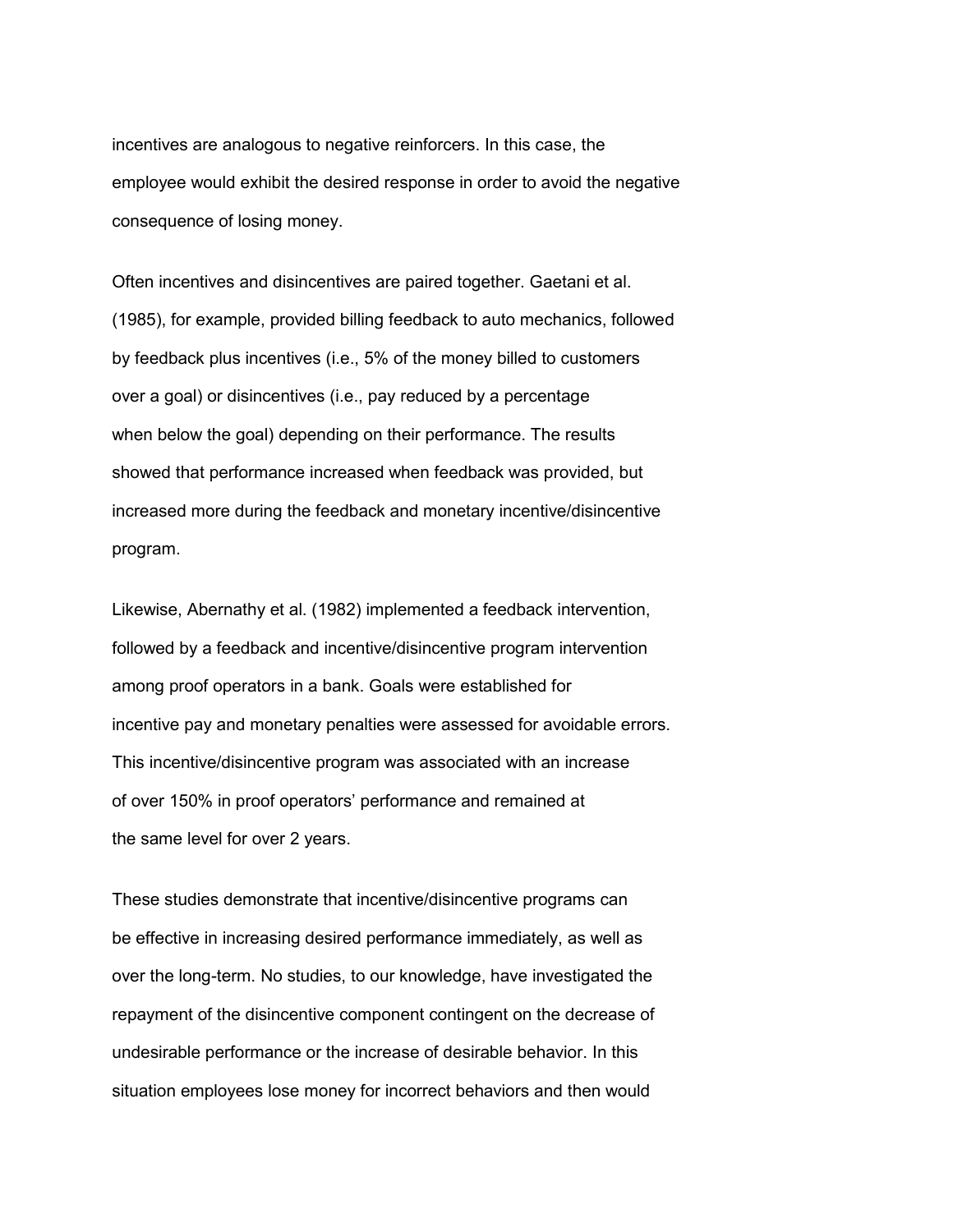have the opportunity to earn back disincentive money when corrected behaviors meet a certain goal.

The present study examined the effects of an adapted incentive program that included the repayment of disincentive money when the undesired performance was below a goal. Instead of simply having money taken away for errors, employees were allowed the opportunity to earn back their money when their number of errors occurred at low rates. A goal of low rates was used because although error-free performance was desired, it was next to impossible to achieve.

# **VARIATIONS OF FEEDBACK**

# **WITHIN INCENTIVE PROGRAMS**

By their very nature, incentive programs are paired with feedback. Employees are informed of their performance levels when they receive or don't receive incentive pay contingent on performance. Feedback becomes a discriminative stimulus for the reinforcement when paired with reinforcers such as incentive pay (Daniels, 1989). A discriminative stimulus indicates that a response is likely to be followed by a reinforcer (Sulzer-Azaroff & Mayer, 1991). Additionally, when reinforcement is attained for increases in performance, the feedback delivered with the reinforcer becomes a conditioned reinforcer (Sulzer-Azaroff & Mayer, 1991). Feedback paired with tangible reinforcement has been shown to be more effective in increasing performance than feedback alone (Balcazar, Hopkins,&Suarez, 1986; Alvero, Bucklin,&Austin, 2001).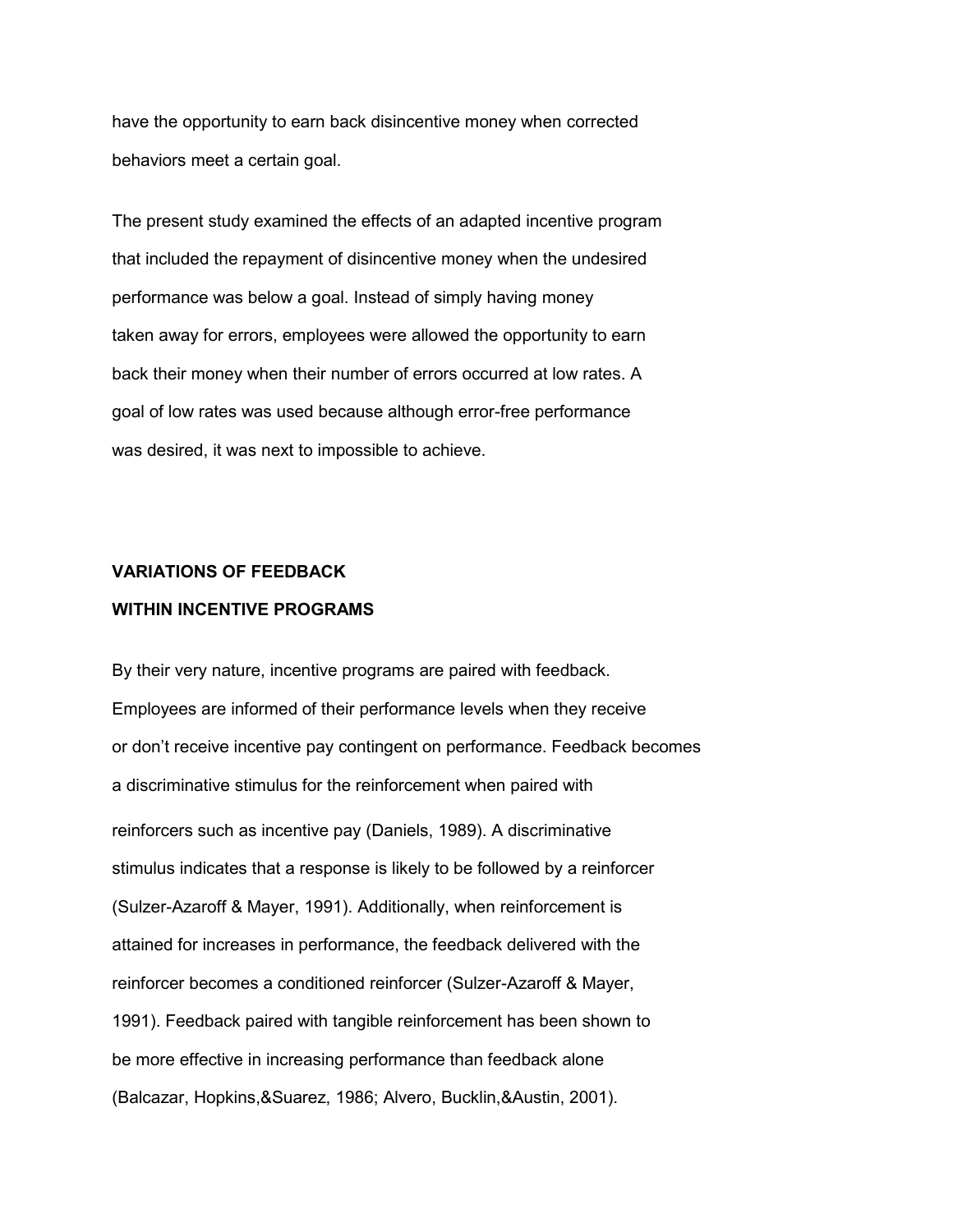This evidence supports the use of feedback in combination with an incentive program.

Typically, the feedback provided in incentive programs is presented as single data points (e.g., Honeywell, Dickinson, & Poling, 1997) or as individual graphs of data over time (e.g., LaMere, Dickinson, Henry, Henry, & Poling, 1996). The current study presented individual employee data represented on a publicly displayed graph so that employees could see their individual performance, as well as that of their peers. Although peer performance did not affect individual incentive pay, individuals were able to compare themselves to the rest of the group to determine if they were performing above or below average.

This type of "normative" feedback has been shown to be effective when paired with goals. Ludwig and Geller (2000) reported a study that posted individual drivers' names on graphs next to their corresponding data points. The results demonstrated that this type of normative feedback is more effective than averaged group feedback. In another study, Ludwig, Biggs, Wagner, and Geller (2001) paired normative feedback with an individual competition among pizza deliverers and demonstrated that even deliverers who did not win an award for their safe driving still changed their behavior during the program. However, there have been no individual monetary incentive program studies that allowed employees to see their peers' performance and incentives gained.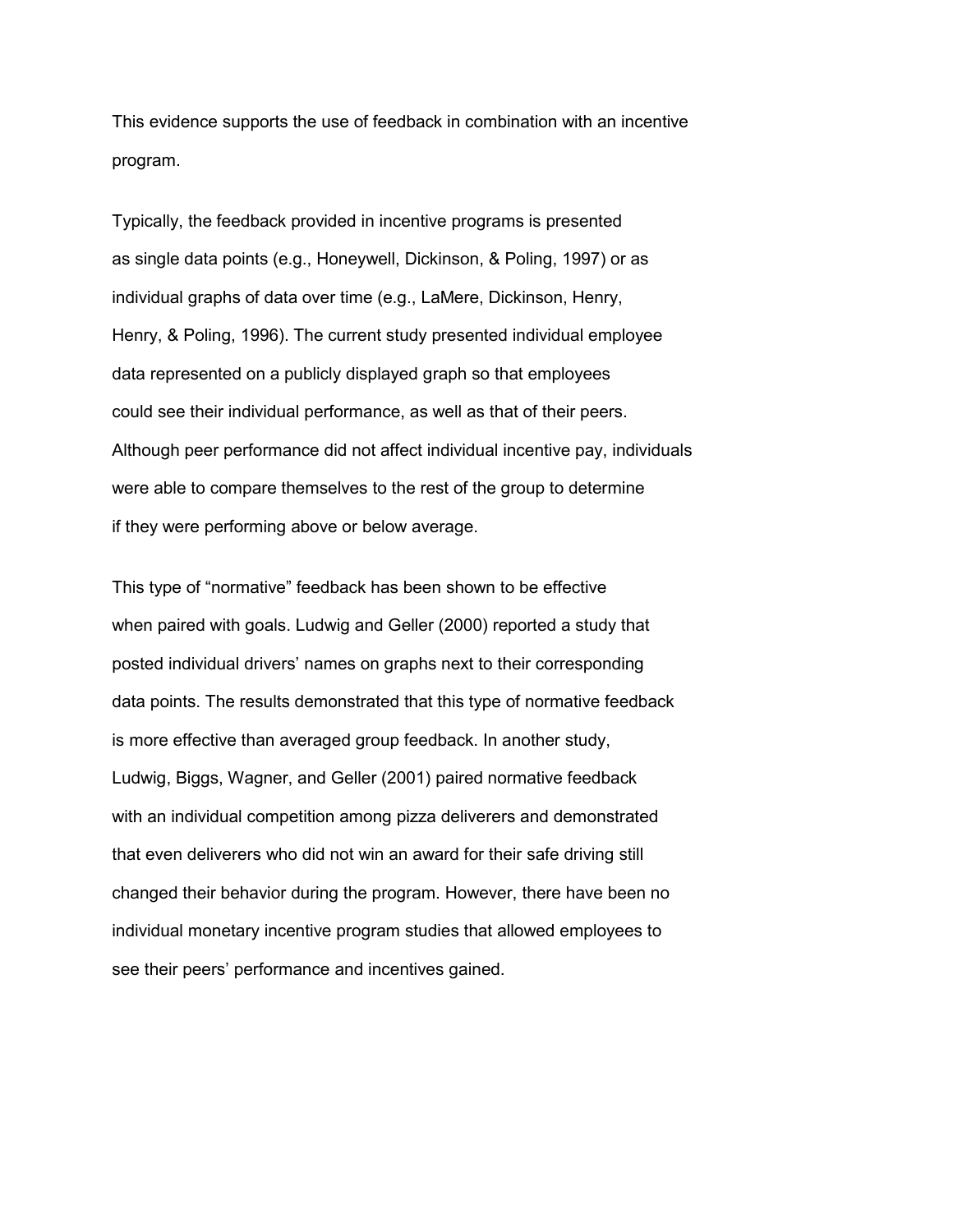### **VARIATIONS OF GOALS WITHIN INCENTIVE PROGRAMS**

Goals are also requisite components of incentive programs because they specify the level of performance required to receive the incentive pay (Abernathy et al., 1982). When setting goals, it is important to ensure that they are difficult, yet attainable (Locke&Latham, 1990). If goals are too difficult to reach, they will not be effective in producing changes in performance. One potentially effective method of goal setting is to set goals that gradually increase in difficulty. This technique of gradually changing the goal allows more participants to sample the reinforcer available for goal attainment (Kazdin, 1994). If participants are given the opportunity to sample the reinforcer, they may be more likely to engage in the desired performance and more likely to reach subsequent goals.

Goals can be adapted over time in an incentive program in order to provide the participants with an initial opportunity to sample the reinforcer before becoming more stringent to shape acceptable levels of performance. For example, Ludwig and Geller (2000) described a study that provided some participants with goals set near their baseline rate. Then goals were raised by an incremental increase each week until reaching a final goal (i.e., "tiering"). Likewise, Wilk and Redmon (1990) adjusted productivity goals daily for university admissions employees. This intervention not only increased employee productivity but also decreased absenteeism. The present study used the tiered goal technique whereby workers were assigned a new goal every two weeks that increased in difficulty over time.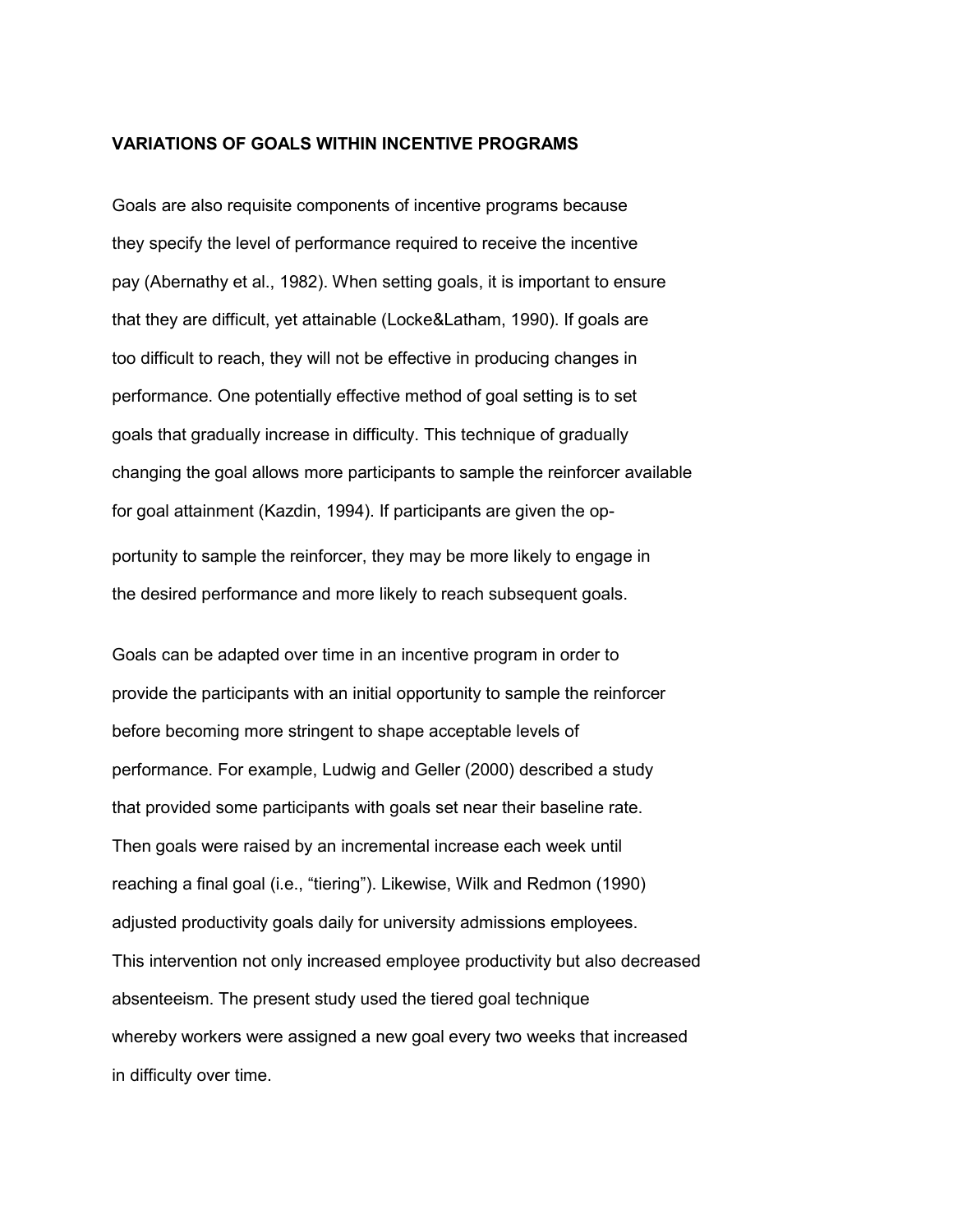# **STATEMENT OF THE PROBLEM**

The present study was initiated at the request of management in a food distribution warehouse to improve the quality of performance (i.e., decreasing errors) among selector employees. The company wanted to decrease errors because they were costly both immediately while correcting the mistake, and in the future through potential lost customers. This study focused on two types of errors: Shorts and mispicks. Before the present study, the food distributor already had an incentive program in place. It consisted of incentive pay for productivity and disincentives for errors. This study examined the effectiveness of an adapted incentive program that allowed employees the opportunity to earn back disincentive money if they reached the goal. In addition, the adapted incentive program included tiered goals and individualized normative feedback. The quality of selectors' performance was expected to improve substantially following the introduction of the adapted incentive program.

# **METHOD**

# **Participants and Setting**

The study was conducted at a foodservice distributor in the southeastern U.S. that caters to restaurants, schools, and other businesses. This company purchases and receives cases of food items from manufacturers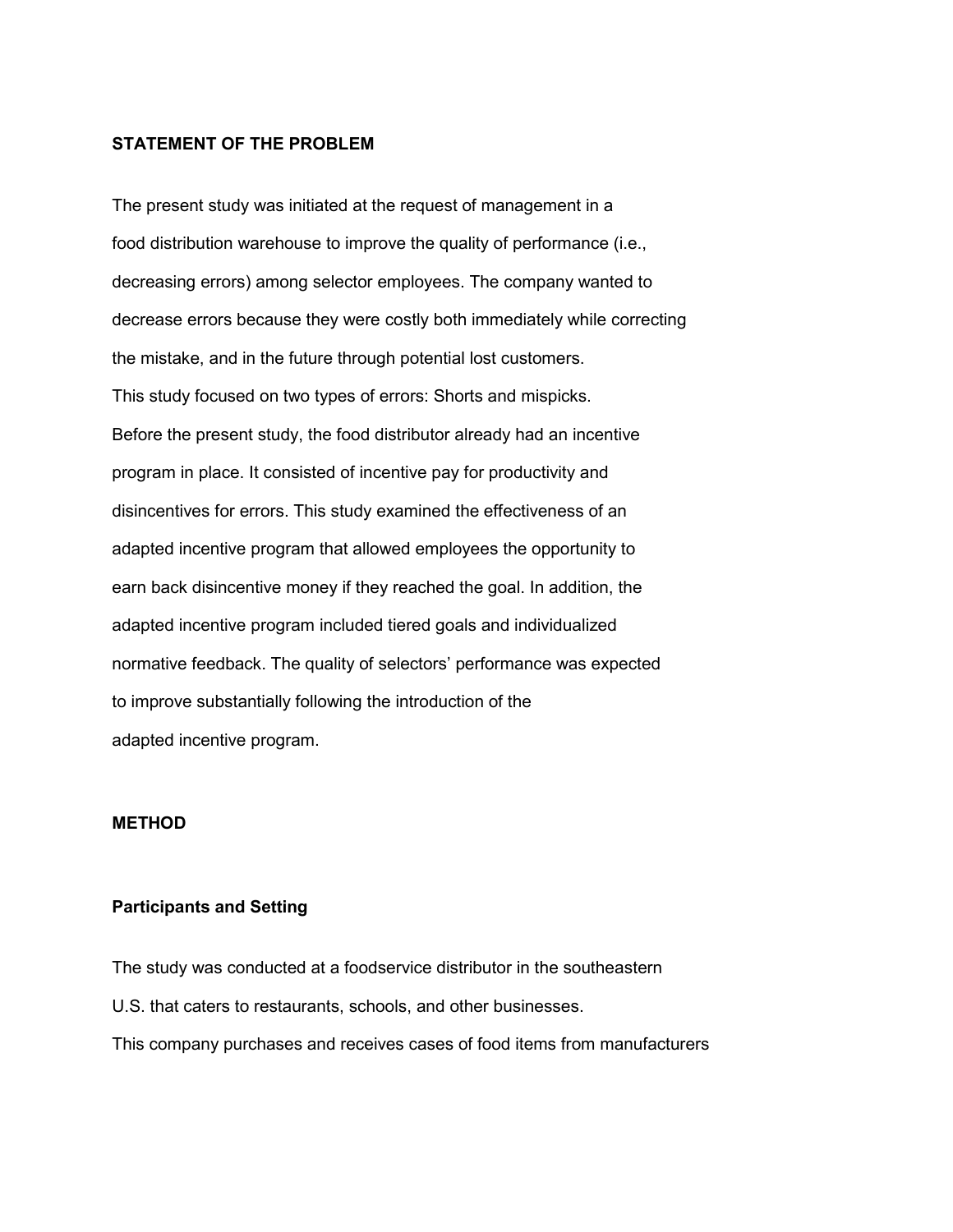and stores these items in its warehouse. Orders are received from customers and filled by selectors who pick food items and assemble a delivery pallet. After the orders are prepared, delivery drivers transport the food items to the customers.

The participants at the experimental site were selectors  $(n = 23)$ , responsible for assembling food orders to be distributed. The average age of the selectors was 23 (range: 19 to 35), they were all males, and, on average, were employed less than one year on the job (range 9 months to 22 months). Participants with less than one year of experience earned \$10.90 per hour plus incentive pay. Those who worked for more than one year but less than two years earned \$12.45 per hour plus incentive pay. Shifts were eight hours long but an employee could leave when the designated orders were completed. All selectors worked in the same area of the warehouse and performed the same duties.

A warehouse located in a neighboring state and owned by the same foodservice distributor served as a comparison site. The selectors (n = 14) included in the comparison group were all males with an average age of 22 (range: 20 to 31). On average, these selectors had 5 months of experience (range: 1 to 13 months). The comparison selectors earned the same pay and worked the same number of hours as the selectors in the experimental warehouse.

The duties of a selector consist of selecting food items for distribution. Selectors first receive an order list for as many as three customers. Referring to this list of food items, selectors drive pallet jacks in the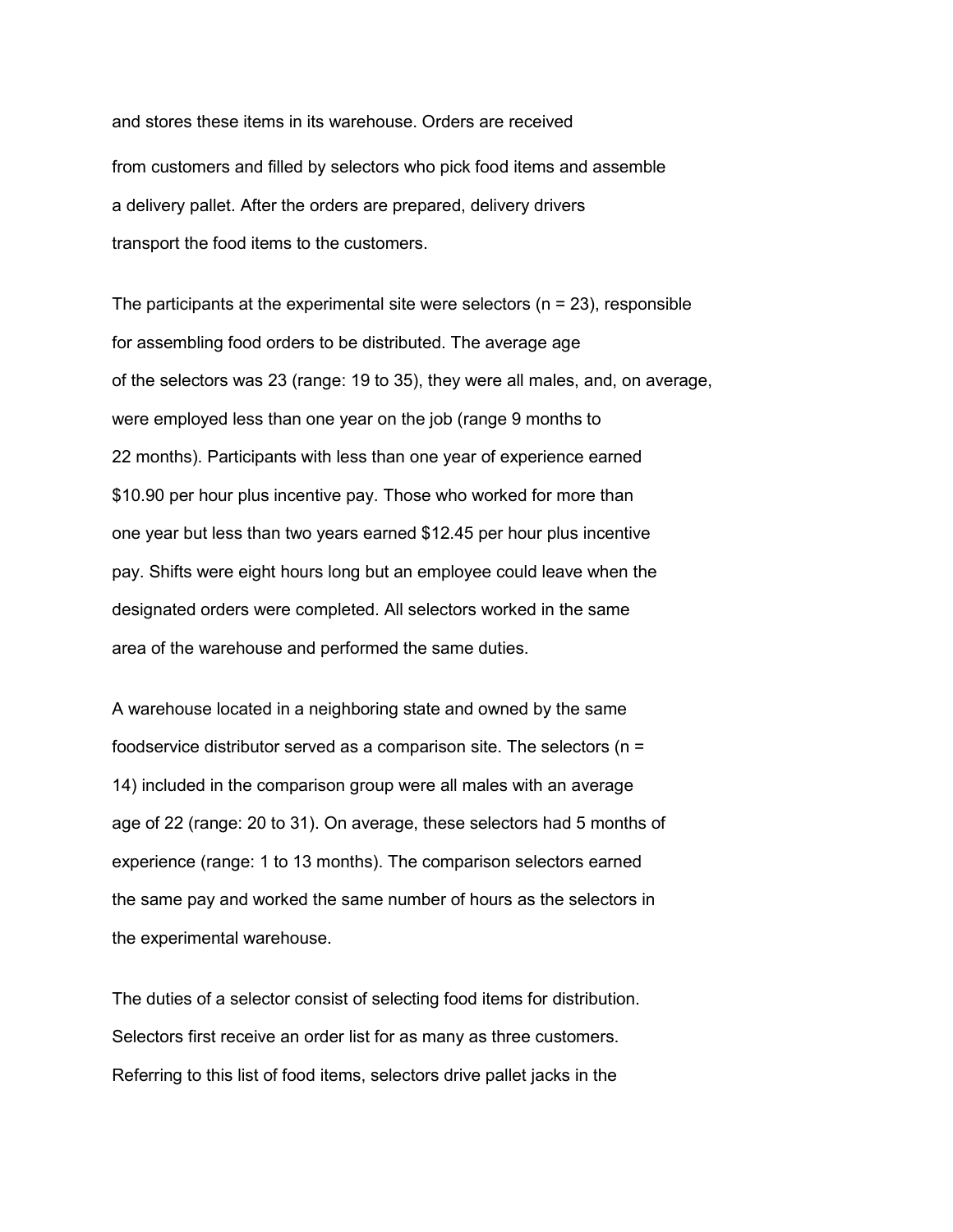warehouse to the designated locations of the food items. Cases of food items from the order list are then stacked onto pallets on a pallet jack in order of the list. Items are listed in a particular order based on weight of the item and location of the item in the warehouse. Items that are adjacent to one another in the warehouse are listed together. When all items have been collected, the selector transports the pallets to the loading docks. When an order is complete, selectors begin picking from another order list. Order lists are divided among and assigned to 5-7-member teams of selectors. When all of the items on the order lists of the team for a particular day have been selected, the team members may leave. There are, on average, 60 cases per order. Selectors typically pick 20-24 orders per day.

# **Dependent Variable**

Many errors can occur throughout the process of distribution. Errors in the form of shorts and mispicks can occur when a selector fills an order. A "short" is defined as a desired product being absent from the filled order. A "mispick" is defined as an incorrect item being placed within the filled order.

The shorts and mispicks data were recorded when delivery drivers unloaded the order at the customer site. After unloading the food items, the driver inspected the delivery and recorded whether there was a short or mispick on the invoice. If the mistake was determined after the driver left, the customer contacted a sales representative who recorded the error.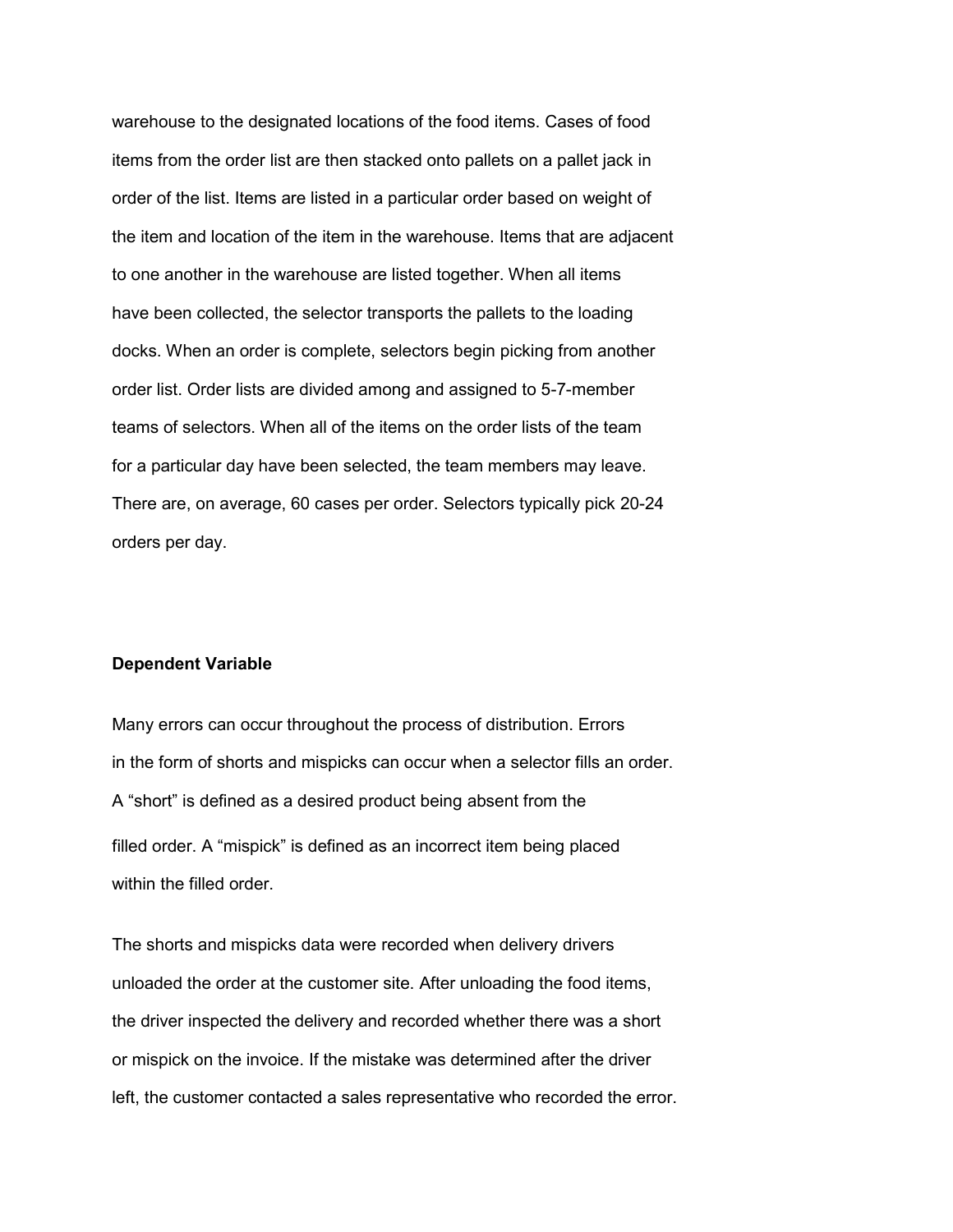Errors were then recorded into the company database for each order. An order number was tied to the selector who filled the particular order. In this manner individual selectors' error rates were tracked across the study.

# **Baseline**

The study included a changing criterion design with a non-treatment comparison group. Baseline data were collected for a total of eight weeks. During the Baseline period the company maintained its normal disincentive program. In this program, selectors were given feedback regarding their combined shorts and mispicks per 1000 cases. They received access to this feedback on computers located at their workstations and on a sheet attached to their weekly paychecks. Measures were also taken for case volume, the total number of cases per week. Feedback on case volume was also available on the company computers and on their weekly paychecks during the entire study.

Selectors received incentive money for productivity and lost money for their errors. The incentive pay for productivity was 1.6 cents per case selected. As a disincentive, selectors had deducted from their earned incentive money \$.50 for every short and \$1.50 for every mispick. On average, selectors were receiving \$67.20 for productivity and losing \$13.29 for errors per week.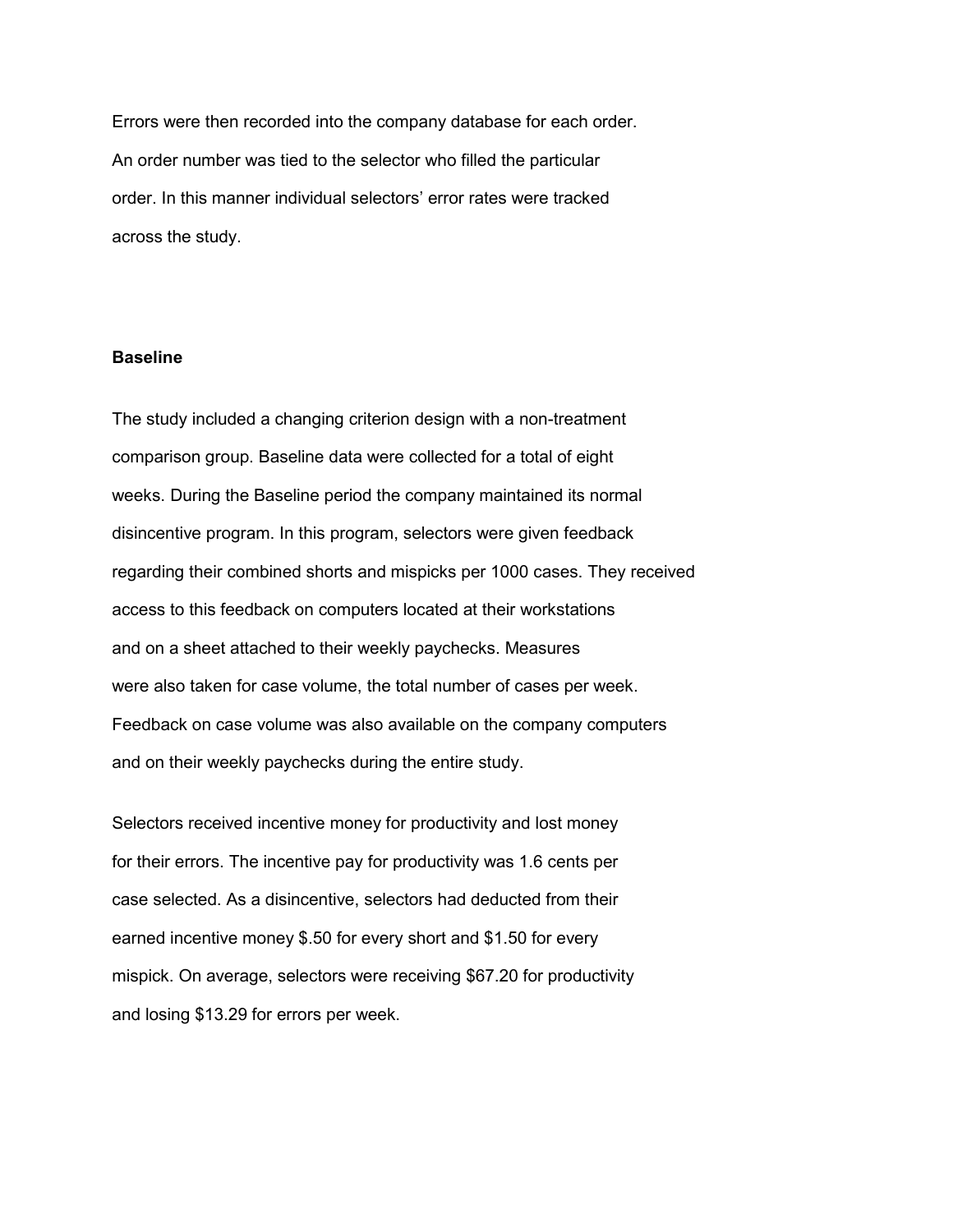### **Feedback, Tiered Goals, and Adapted Incentive Program**

The intervention consisted of feedback, a changing criterion of tiered goals, and an adapted incentive program. It continued for a total of 13 weeks. The selectors were informed of the intervention in a staff meeting at the beginning of the intervention. The Warehouse Manager informed the selectors that they would receive weekly graphic feedback of their errors and that there would be a new goal for every two weeks until reaching a final goal of 1.5 errors per 1000 cases. They were informed that every time they reached the week's goal, they would earn back all of their disincentive money for that week.

Feedback. Individualized graphic feedback was publicly posted to show each selector's average combined number of shorts and mispicks per 1000 cases. Individual data for all selectors and the weekly goal were represented on the graphs. Data points represented the average number of errors per 1000 cases per individual per week. The names of the selectors were written next to their corresponding data points each week. The weekly goal was represented by a horizontal line. These graphs were updated weekly. Data for a particular week (Sunday through Thursday) were displayed in a graph on the following Wednesday. Each graph displayed the data for the prior two weeks. Please see Figure 1 for a facsimile of the feedback graph.

Goals. The intervention also consisted of tiered goals set by the management team to be achieved by each selector. An ultimate goal of 1.5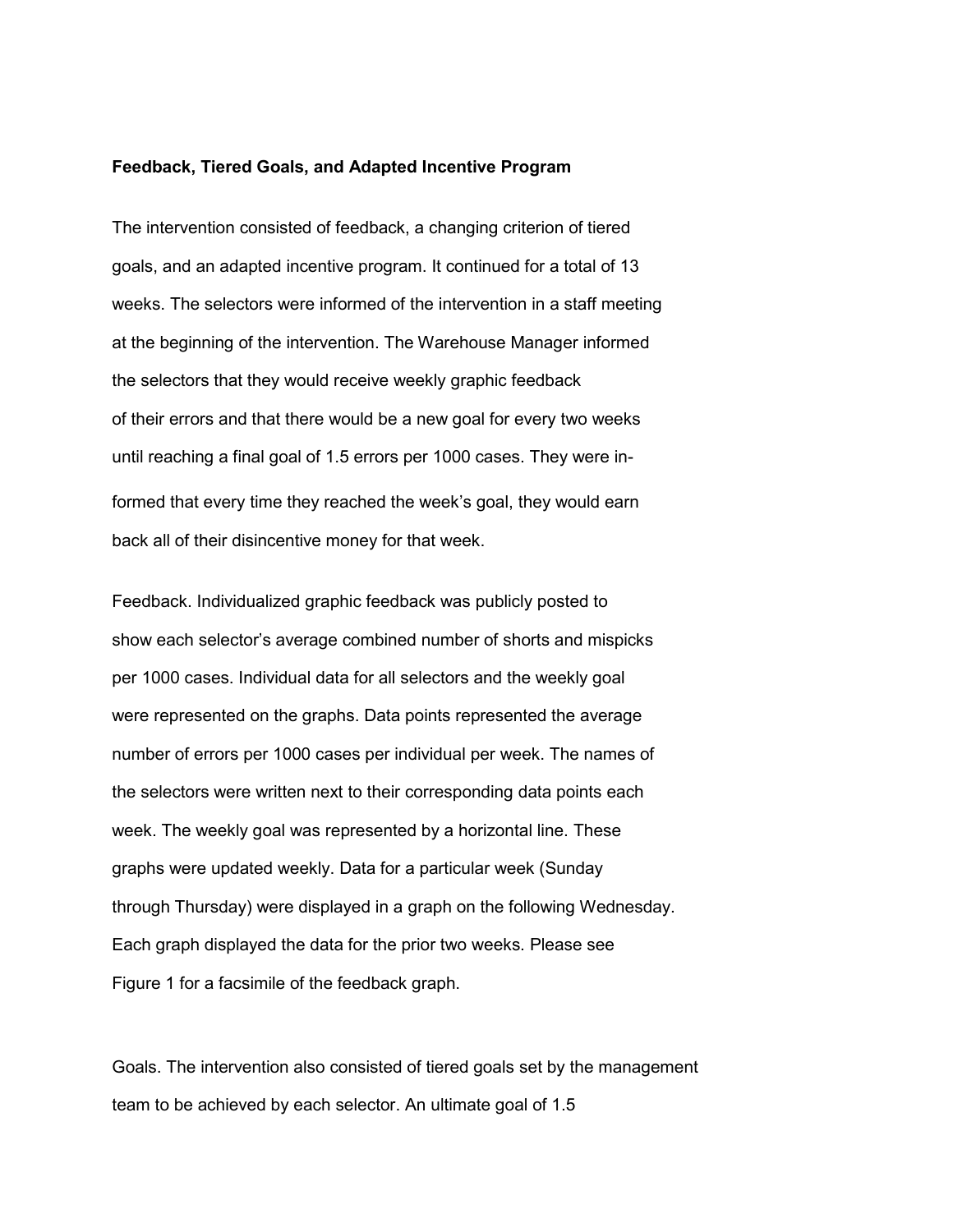errors per 1000 cases was to be achieved by the 11th week. The initial goal for the first two weeks was set at 2.0 errors per 1000 cases. Every two weeks thereafter the new goal was reduced by 0.1 errors per 1000 cases. These weekly goals were represented on the weekly graph of selector errors by a horizontal line (see Figure 1). By comparing their feedback with the goal level, selectors were able to determine if they had reached the goal for the week.

Earned-Back Disincentive Pay. At the end of a week, if the selectors' average number of errors per 1000 cases was at or below the current goal, that selector avoided losing \$.50 for every short and \$1.50 for every mispick for that week. For example, if a selector's average number of errors per 1000 cases was 1.9 for a week and this was below a goal of 2.0 errors per 1000 cases, he would not lose the money that the company would normally charge. More specifically, if a selector reached the goal and yet he still had 11 errors for the week, 6 mispicks and 5 shorts, he would not lose the \$11.50 from his incentive money for those errors in his paycheck on the following Friday.

#### **Manipulation Check and Social Validity Questionnaire**

Two weeks after the program ended, selectors completed a short questionnaire to determine the extent to which they were aware of the program. Employees were asked to complete the questionnaire during their daily meeting at the beginning of the shift. Items assessed whether employees understood the program, had access to the posted feedback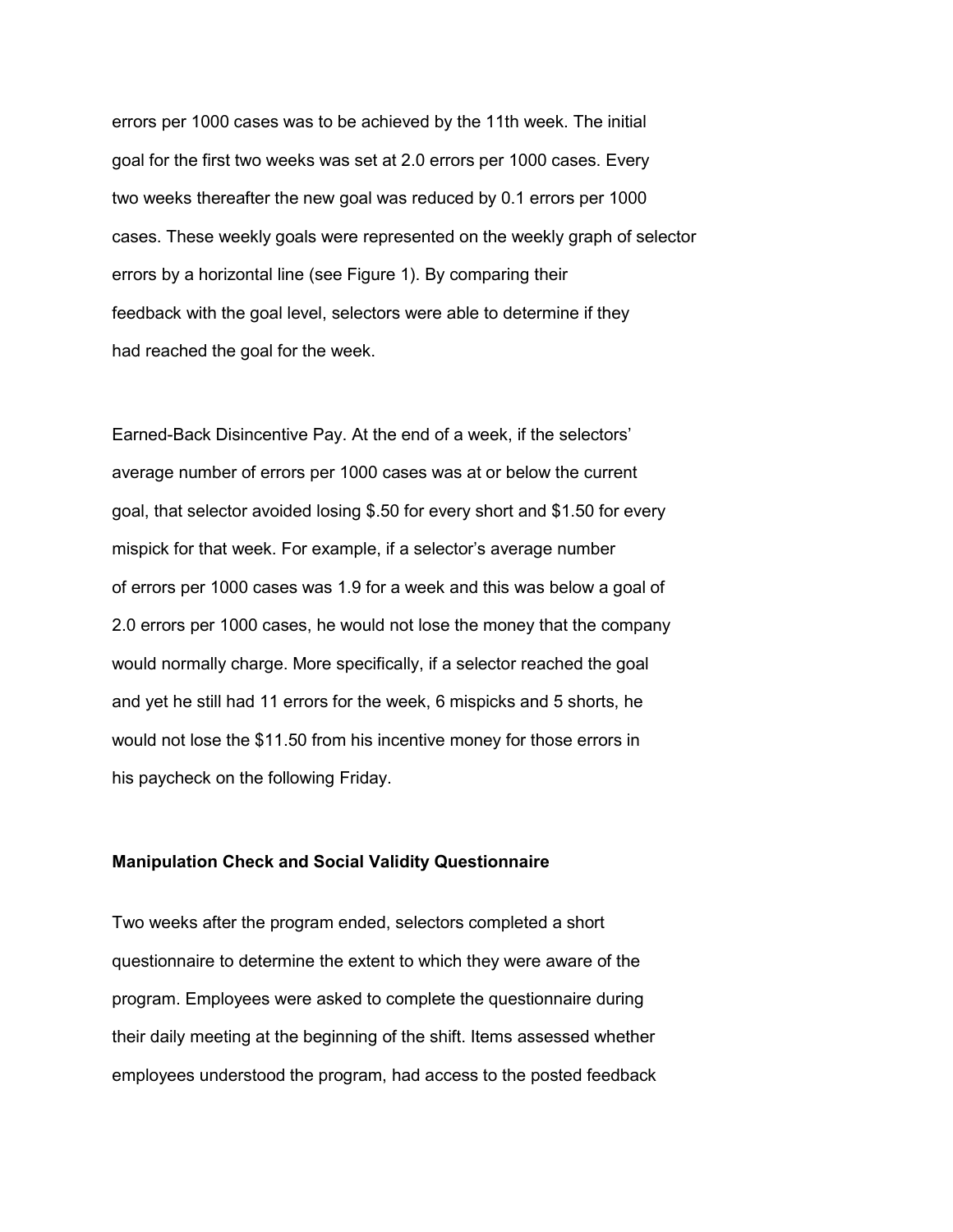FIGURE 1. Example posted graphic feedback. The shaded horizontal line represents the weekly goal.



graphs, and whether each knew his error rate, the goals for each week, and the amount of money he had earned back during the program.

The questionnaire administered to the selectors also assessed social validity. The employees were asked whether they thought the program was fair, whether they were satisfied with their jobs, and if they wanted the program to continue.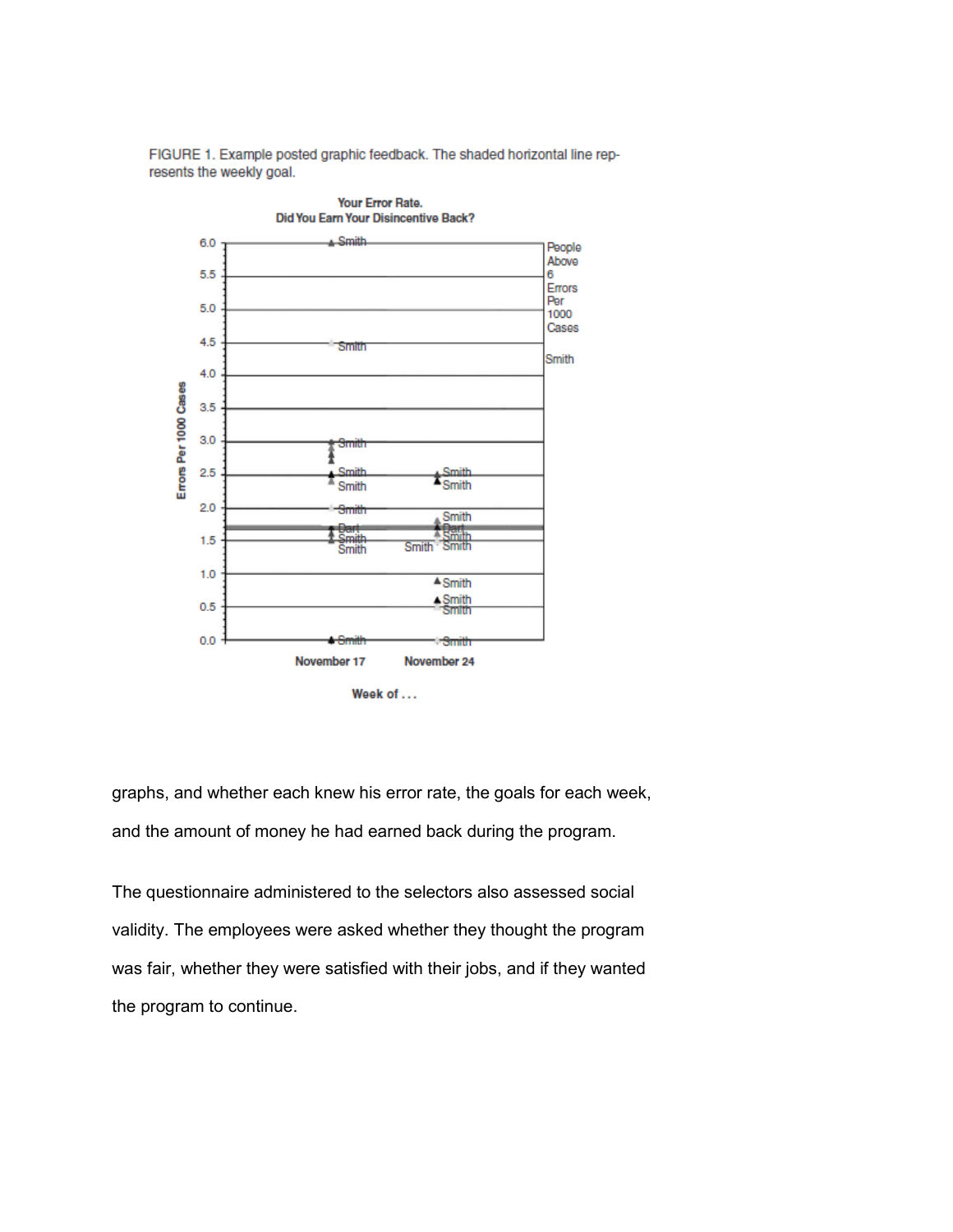# **RESULTS**

Errors were measured on a weekly basis for 8 weeks during baseline and 13 weeks during the intervention phase. To be included in the data analysis, selectors must have worked a total of 18 out of the 21 weeks of observation. Twelve selectors were eliminated using these criteria. This left 23 selectors at the experimental site and 14 selectors at the comparison site for the analysis in this study. Management at the comparison group did not make individual-level data available to the investigators.

# **Manipulation Check**

A questionnaire was administered to the selectors at the experimental site to assess the integrity of the intervention. Forty-eight percent of the workers who participated in the study filled out the questionnaire. One hundred percent of these respondents attended the initial meeting that introduced the program and reported being aware of the program. Most of the respondents (91%) remembered when the program began. Sixtyfour percent were aware of the first goal of 2.0 errors per 1000 cases while 82% knew the final goal of 1.5 errors per 1000 cases. All respondents reported that they had knowledge of their individual error rate during the program. Eighty-two percent looked at the feedback graph at least occasionally. Ninety-one percent reported comparing their error rate to the weekly goal and 91% reported comparing their error rate to the rates of others.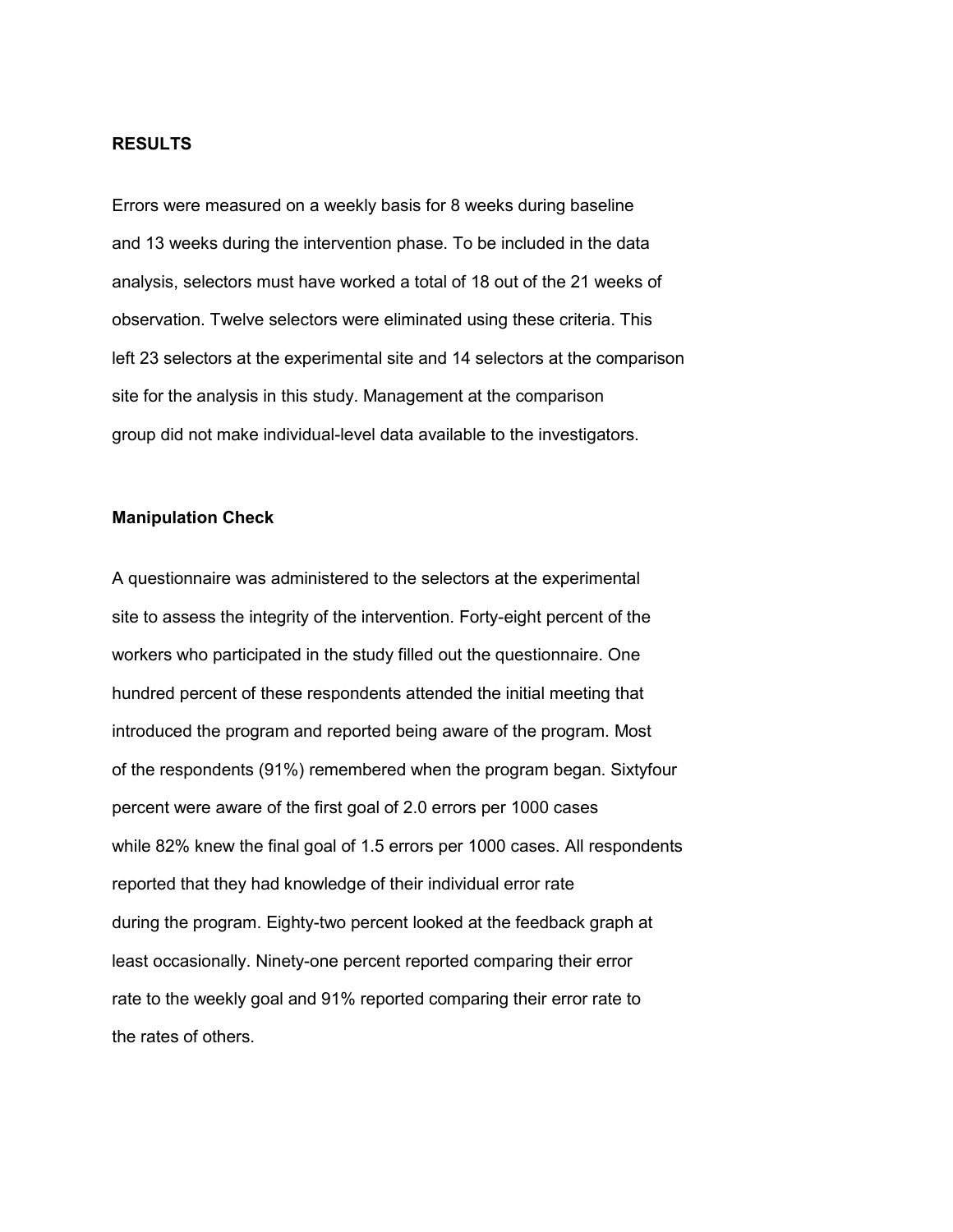# **Error Rate**

The selector error rates for the experimental group across the 21-week project are represented in Figure 2. The changing criterion for the experimental group is represented in two-week intervals by shortened vertical lines in Figure 2. The published goal for each two-week interval also appears in Figure 2.

The mean number of errors per 1000 cases for the experimental group during baseline was  $3.16$  (SD = .26; range: 2.26 to  $3.41$ ). This decreased to a mean of 2.54 (SD = .48; range: 1.83 to 3.40) errors per 1000 cases during the intervention phase. The start of the intervention was marked by a decrease in error rate at the experimental site during the first week followed by an immediate increase back to baseline levels. After this initial temporary impact there was a downward trend during the remainder of the intervention. All but 2 of the weekly error ratios during the 13-week intervention phase fell below the mean baseline level. Overall there were more mispicks per 1000 cases than shorts, however, the trends for both mispicks and shorts were very similar.

The error rate for the week of December 2nd (see circle "A" on Figure 2) was considerably higher than results from other weeks. This was due to a significant internal mishap that was out of the selectors' control. If the data point for the week of December 2nd is eliminated, error rate data for the week of October 28 through the final week suggests a notable downward trend consistent with the changing goal criterion.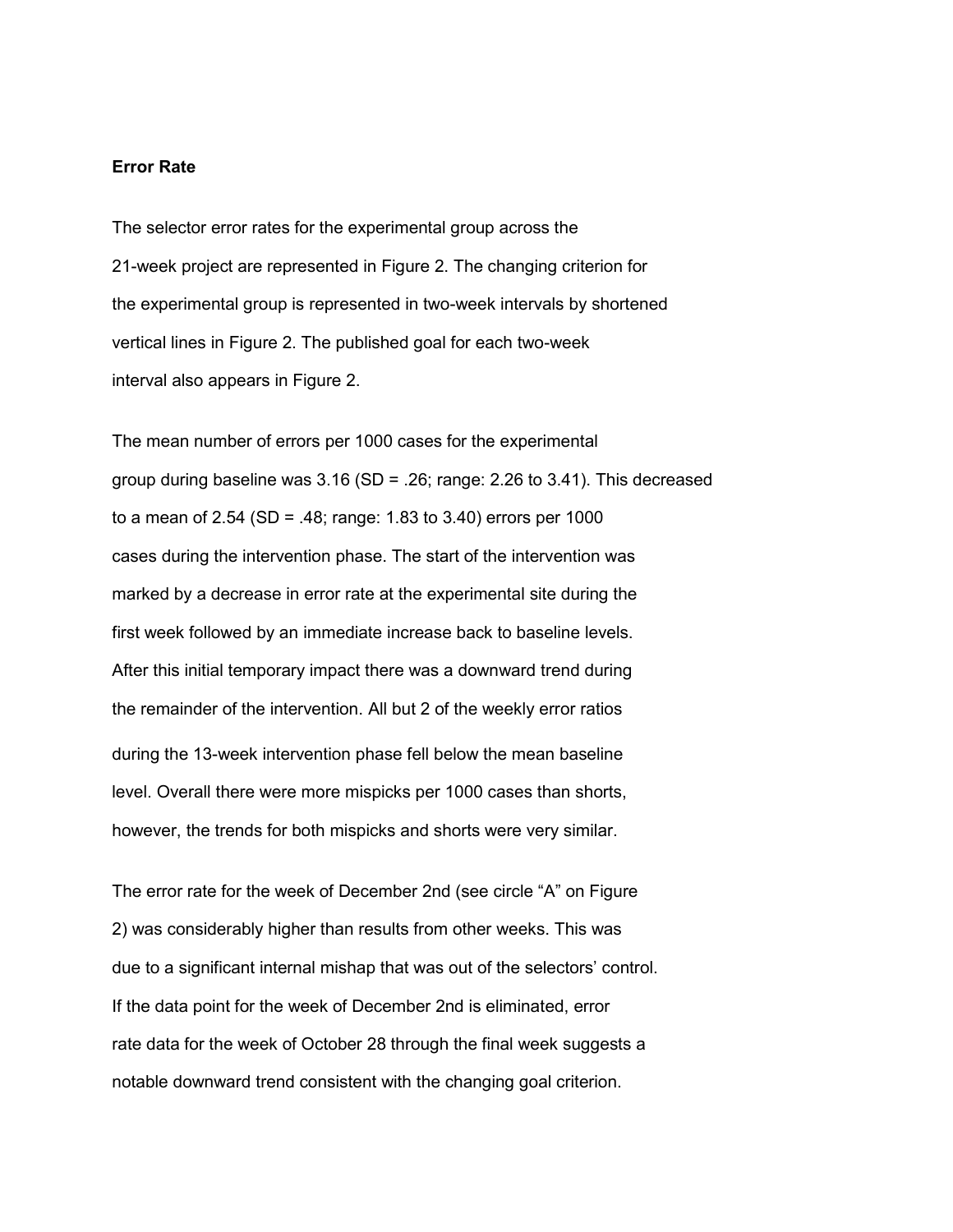The selector error rates for the comparison group are represented in Figure 3. The error rate for the comparison group is markedly higher and more variable than the error rate for the experimental group. The mean number of errors per 1000 cases for the comparison group was 6.49 (SD = 1.14; range: 5.46 to 8.10) during the baseline phase at the experimental site. During the intervention at the experimental site, the mean error rate at the comparison site was 5.62 (SD = 1.0; range: 4.23 to 6.78). A downward trend similar to the experimental group was not observed in the error rate of the comparison group (see Figure 3).

FIGURE 2. Mean number of errors (shorts and mispicks) per 1000 cases per week for selectors at the experimental site. The means during baseline and interventions are represented by dashed horizontal lines. The criteria are represented by dashed vertical lines with the errors per 1000 cases goal listed.

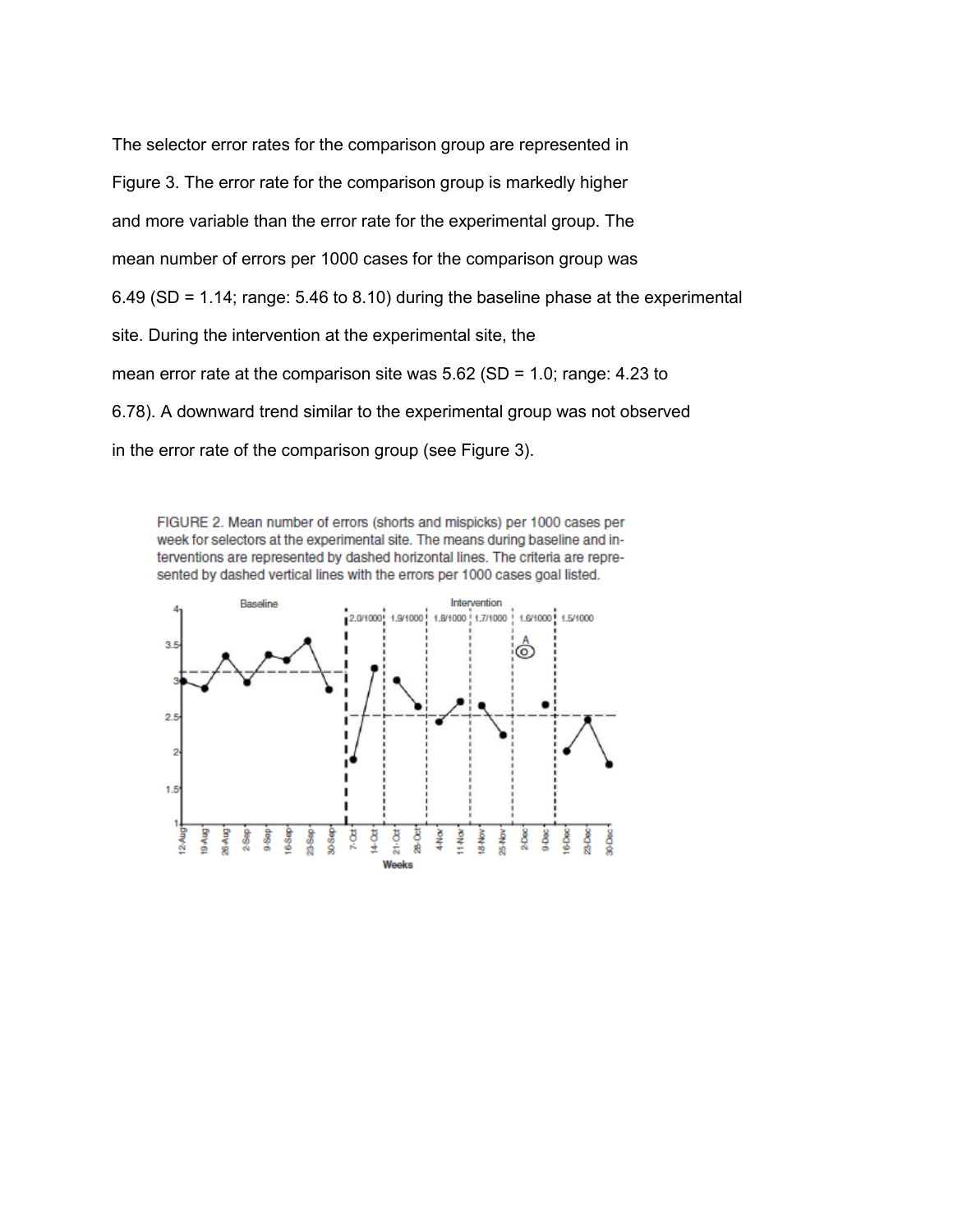FIGURE 3. Mean number of errors (shorts and mispicks) per 1000 cases per week for selectors at the comparison site. The means for the comparison site during the experimental site's baseline and intervention are represented by dashed horizontal lines.



# *Percent of Selectors Achieving the Goal*

The final goal during the intervention was 1.5 errors per 1000 cases. Figure 4 displays the percentage of selectors who achieved the goal of 1.5 errors per 1000 cases per week. The mean percentage of selectors below the goal was 36.4% during baseline, and 42.0% during the intervention. During the last three weeks of the intervention, over 47% of the selectors were below this goal.

# *Error Rate by Baseline Responding*

For further analysis, selectors in the experimental group were divided into groups based on their average error rates during baseline. Ten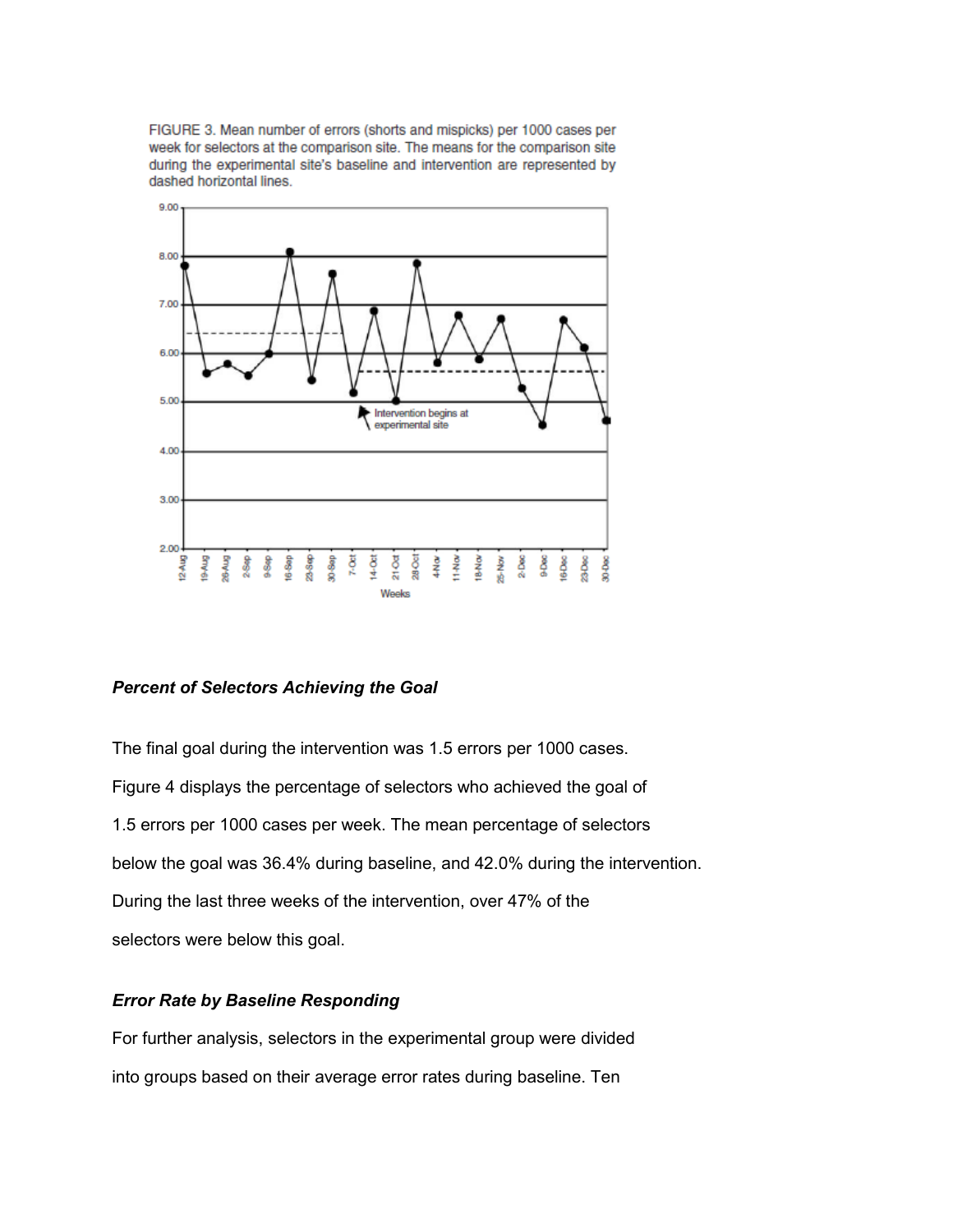

FIGURE 4. Percentage of selectors below 1.5 errors per 1000 cases per week at the experimental site.

selectors whose error rate was below 2.00 errors per 1000 cases are represented as "Group 1." Seven selectors whose average error rates were between 2.00 and 3.50 errors per 1000 cases are represented as "Group 2." Finally, six selectors with average error rates above 3.5 errors per 1000 cases are represented as "Group 3." The data for all three groups are represented in Figure 5.

The average weekly error rate for selectors in Group 1 was 1.34 errors per 1000 cases (SD = .41; range: 0.60 to 1.87) during baseline. The average error rate during the intervention was 1.34 errors per 1000 cases (SD = .54; range: 0.73 to 2.51), which was equal to the average error rate during baseline.

The average weekly error rate for Group 2 decreased from 2.82 (SD = .57; range: 2.16 to 3.97) during baseline to 2.21 (SD = .84; range: .68 to 4.09) during the intervention. A large increase in error rate occurred during the week of December 2nd in the intervention. After December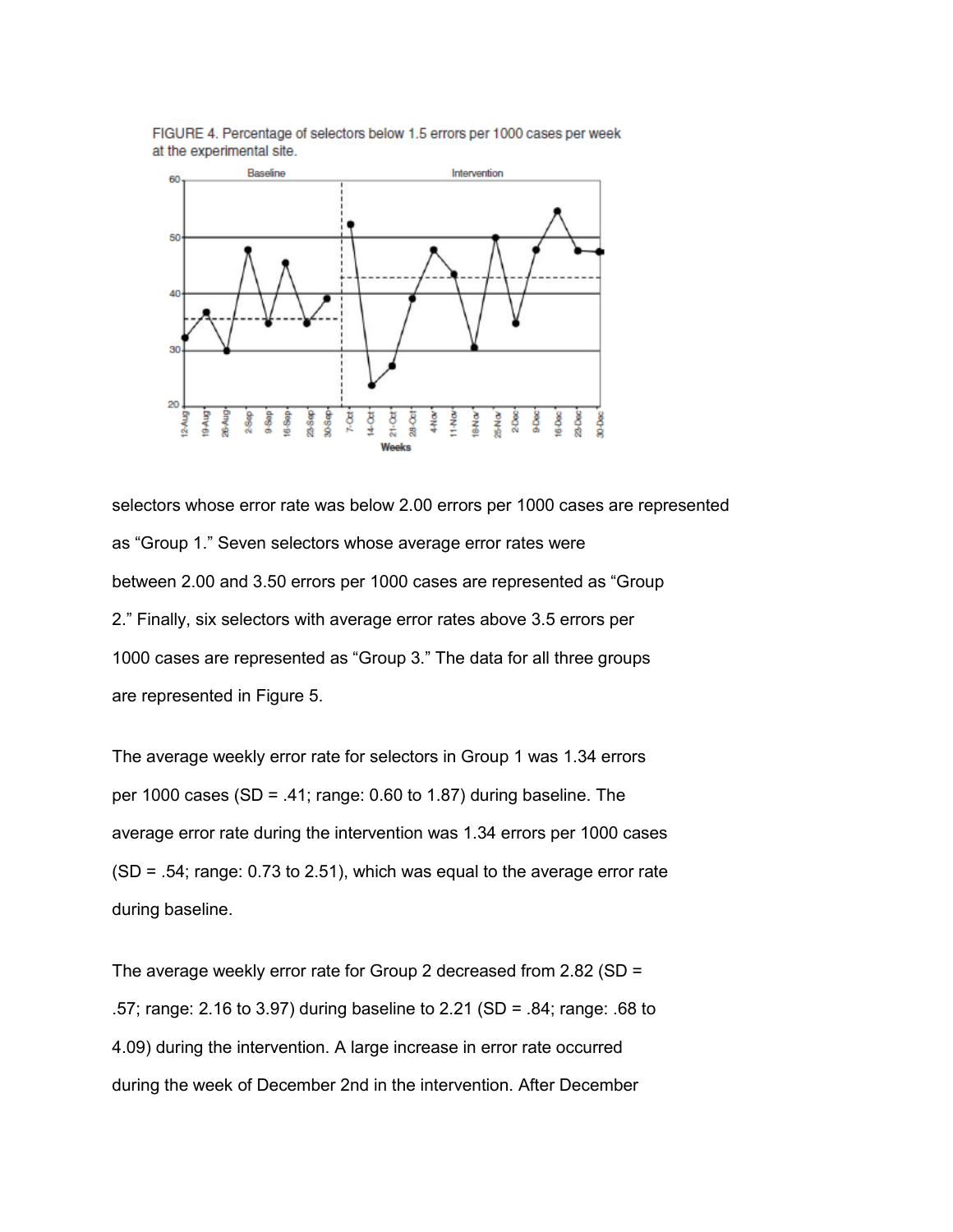2nd the error rate steadily decreased to a low of 0.68 errors per 1000 cases. All but one of the data points during intervention fell below the baseline mean. An example selector from this group appears in Figure 6. SelectorAhad an error rate in baseline just above the initial goal level of 2.0 errors per 1000 cases. He earned back his disincentive during the

FIGURE 5. Mean number of errors (shorts and mispicks) per 1000 cases for selectors by group. Group 1 included selectors with baseline means below 2.0, Group 2 included those with means between 2.0 and 3.5, and Group 3 included those with means above 3.5 errors per 1000 cases.



first week of the intervention and another 7 times over the intervention phase (highlighted by arrows in Figure 6). There is also a notable downward trend in his error rate over the course of the intervention phase.

The average error rate for Group 3 during baseline was 5.44 (SD = 1.13; range: 3.48 to 6.88). Mean selector error rate during the intervention phase was  $4.85$  (SD = 1.18; range: 3.39 to 6.90). A noticeable decrease occurred during the first week, followed by an increase back to baseline levels. The final three weeks remained below 3.5 errors per 1000 cases. An example selector from this group appears in Figure 7. Selector B had an exceptionally high error rate in baseline that decreased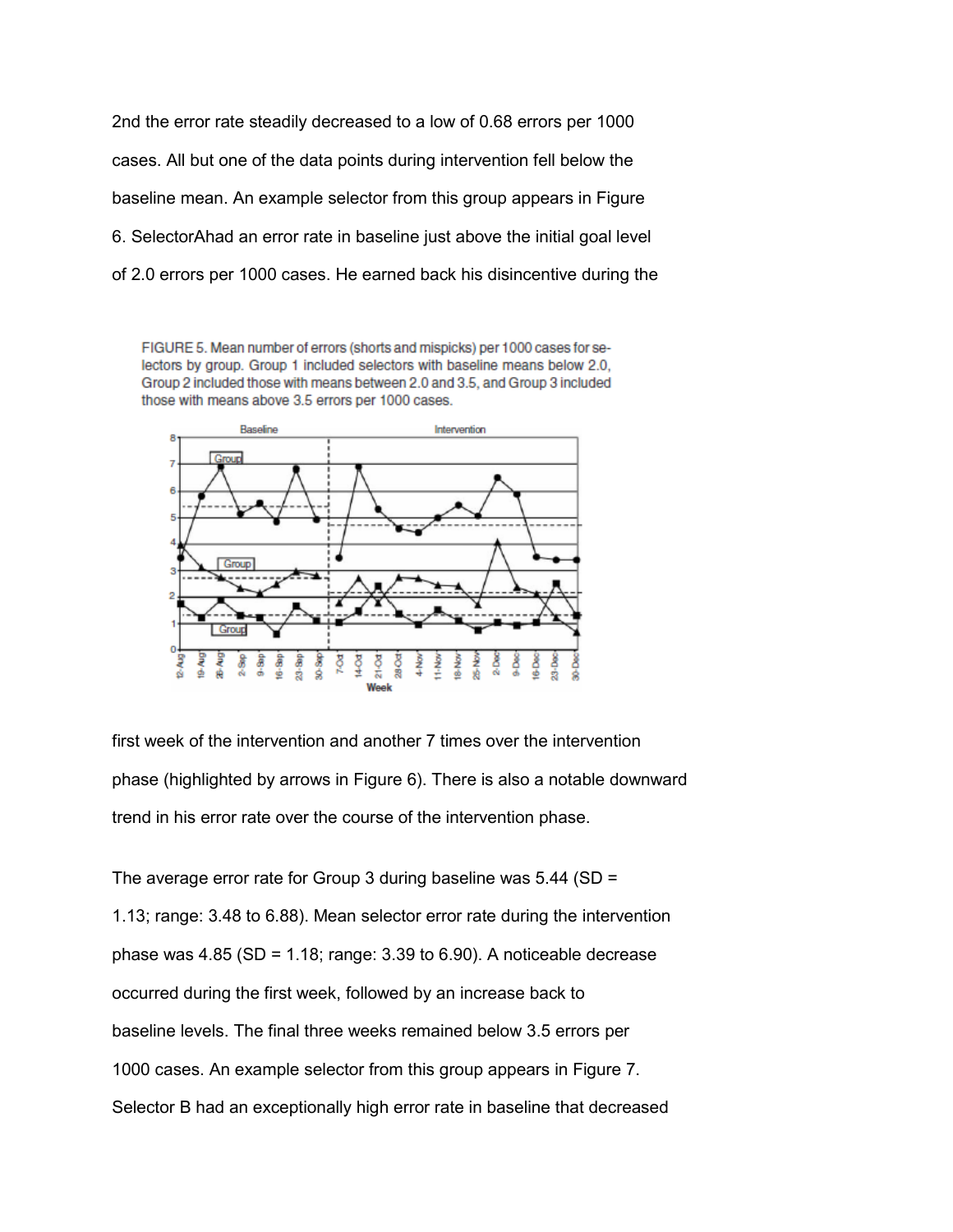substantially during the intervention. However, Selector B was never able to reduce his error rate below the goal level (2.0-1.5 errors per 1000 cases).

One selector, initially categorized in Group 1, demonstrated a contraindicative pattern of responding (see Figure 8). Selector C's baseline error rate was within the future goal level. In fact, he earned back his disincentive four times during the intervention (highlighted by arrows). However, after a month of the intervention contingencies his error rate trended upward, eventually increasing to twice his baseline level.

FIGURE 6. Mean number of errors (shorts and mispicks) per 1000 cases per week for Selector A. Arrows represent weeks where Selector A earned back his disincentive money.



# *Social Validity*

Social validity was assessed through a questionnaire administered two weeks after the study. When asked about the fairness of the program, 73% thought the program was "fair" or "very fair." The remaining 27% responded "neutral". Seventy-three percent reported being "satisfied" or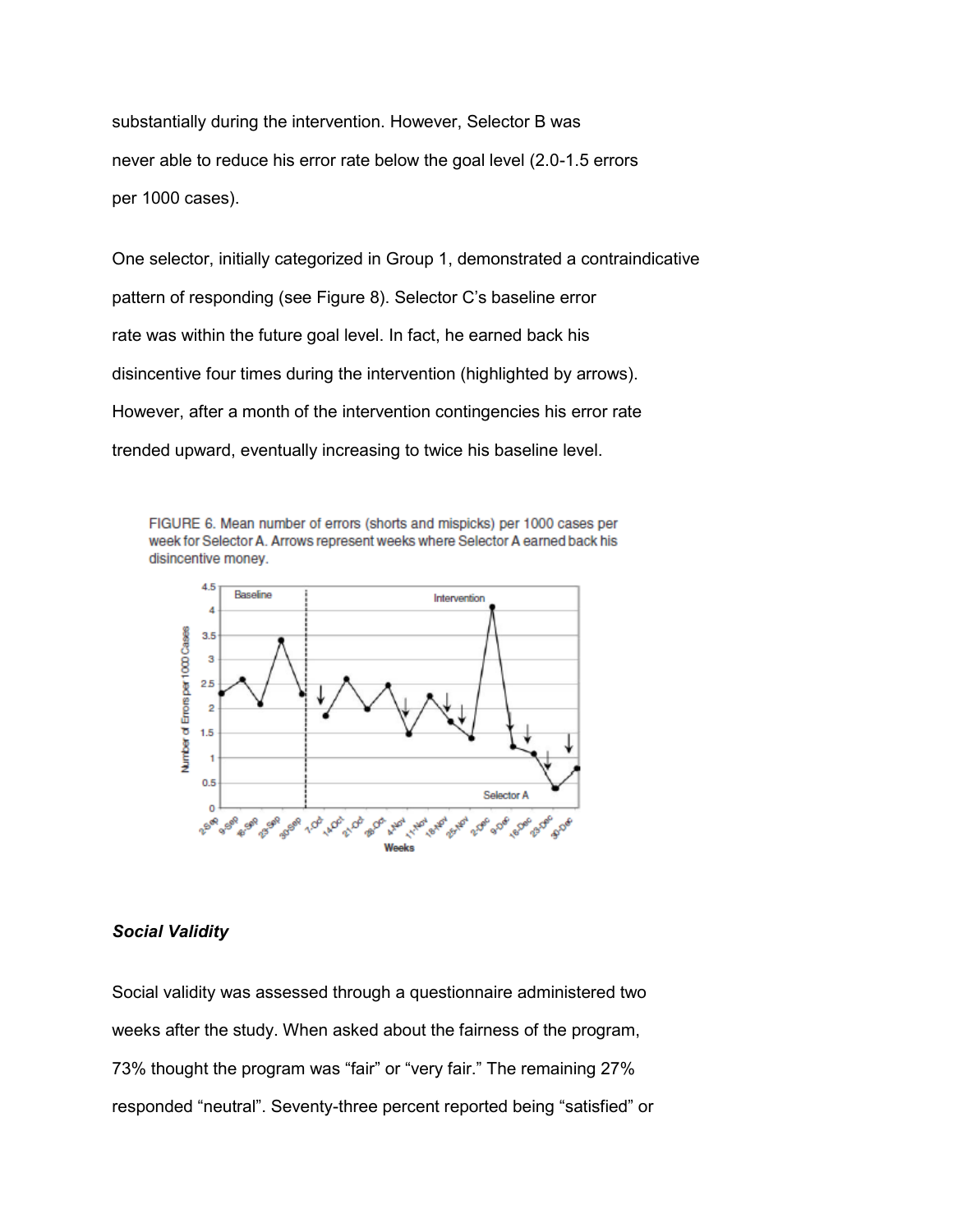"very satisfied" with their jobs during the program. No one stated that they were "dissatisfied" during this time period. Ninety-one percent of the respondents believed that the program "should continue."

# *Cost Benefit Analysis*

A cost benefit analysis was conducted to determine the value of the program to the company. There were 4141 total errors during baseline. If the errors during the intervention had continued steadily at the same rate as the rate during baseline, the total cumulative errors would have been 10,914. The actual total cumulative number of errors by the end of the intervention was 9,532. This results in a difference between projected cumulative errors and actual cumulative errors of 1,382. Each error was estimated to cost the company \$7.50 by the manager of the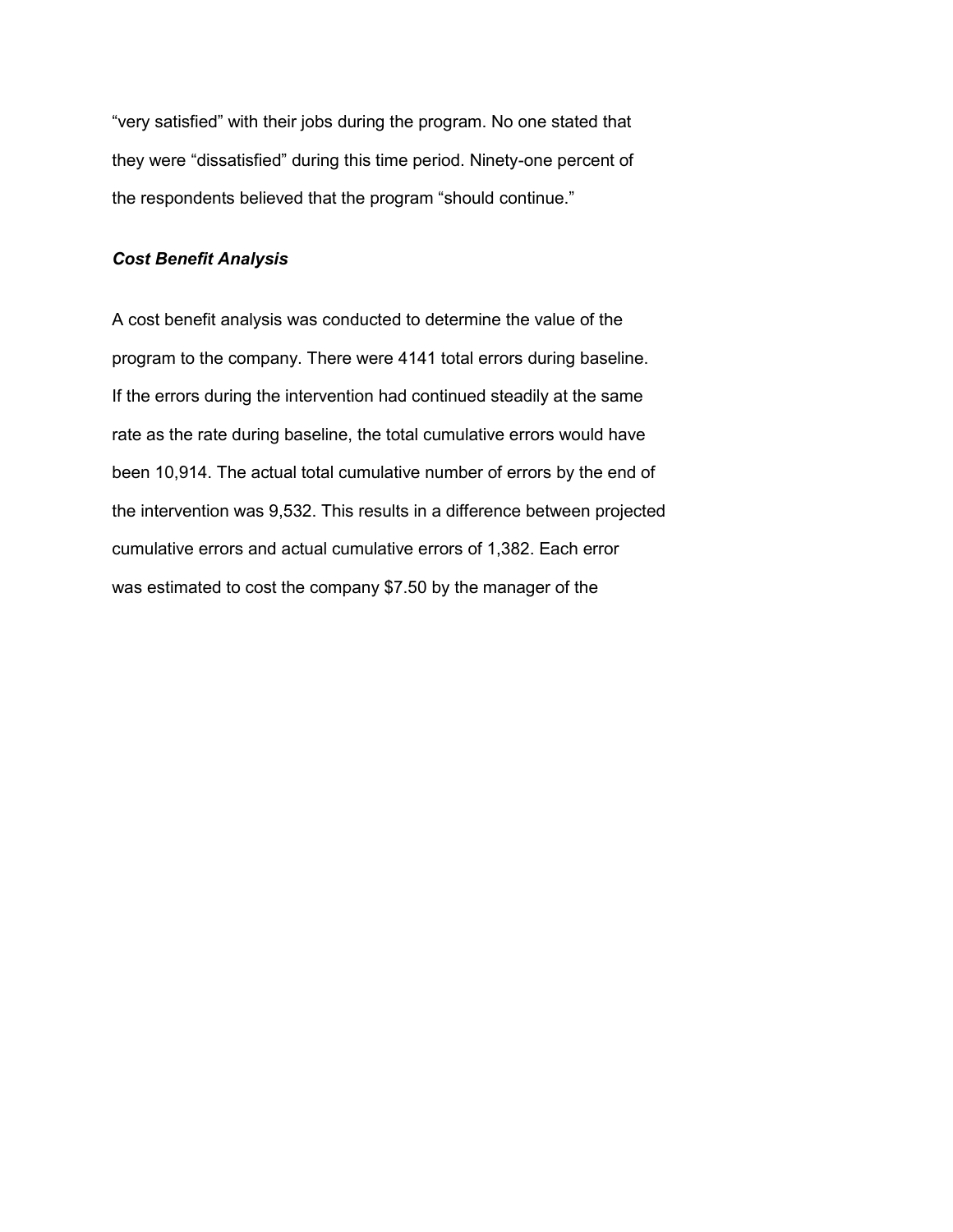FIGURE 7. Mean number of errors (shorts and mispicks) per 1000 cases per week for Selector B.



FIGURE 8. Mean number of errors (shorts and mispicks) per 1000 cases per week for Selector C. Arrows represent weeks where Selector C earned back his disincentive money.



warehouse based on benchmarks from other similar food distribution companies. The savings experienced from the avoided 1,382 errors during the 13-week program was therefore estimated to be \$10,365.

The total amount that would have been collected from the selectors via disincentives during the intervention was \$5,736.50. The amount of money that was given back to selectors when they met the weekly goal totaled \$565.50. Thus, an average of \$24 was returned to employees each week during this program. More accurately, there were 13 selectors who received returned money, these individuals received an average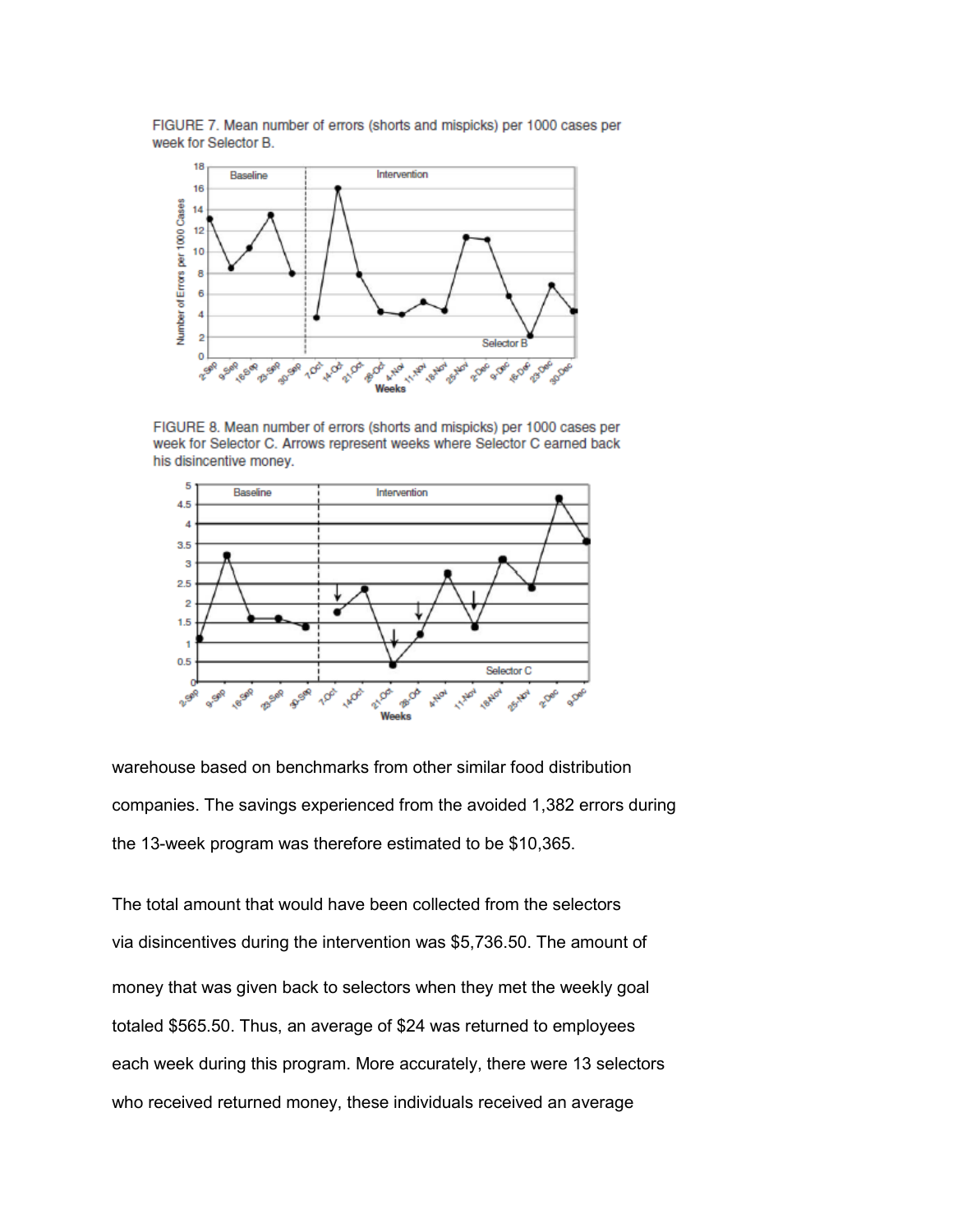of \$43.50 per week during this program. After subtracting the total amount repaid to selectors (the only costs incurred by the company in this study), the amount saved to the company is estimated to be \$9,799.50.

### **DISCUSSION**

The goal of this study was to evaluate the effects of an adapted incentive program with tiered goals and normative feedback on the error rate of selectors at a distribution warehouse. The intervention was associated with a decrease in the selector error rate for the experimental group. The start of the intervention was marked by a considerable decrease in error rate at the experimental site. This may be the result of management's strong initial support and communication of the program. The second week of the intervention was marked by a large increase in error rate back to baseline levels. A continuous downward trend was then observed during the remaining 11 weeks whereby most of the data points fell below the baseline mean.

The week of December 2nd was marked by a considerable increase in error rate for the experimental group. According to management, numerous cases of a popular item were labeled incorrectly when the shipment was received during that week. Selectors picking that item in their order inadvertently got the wrong case(s) or otherwise skipped the case(s) causing a significant number of mispicks and shorts until the situation was resolved later that week. If the data point for the week of December 2nd is eliminated, the remaining data show a notable downward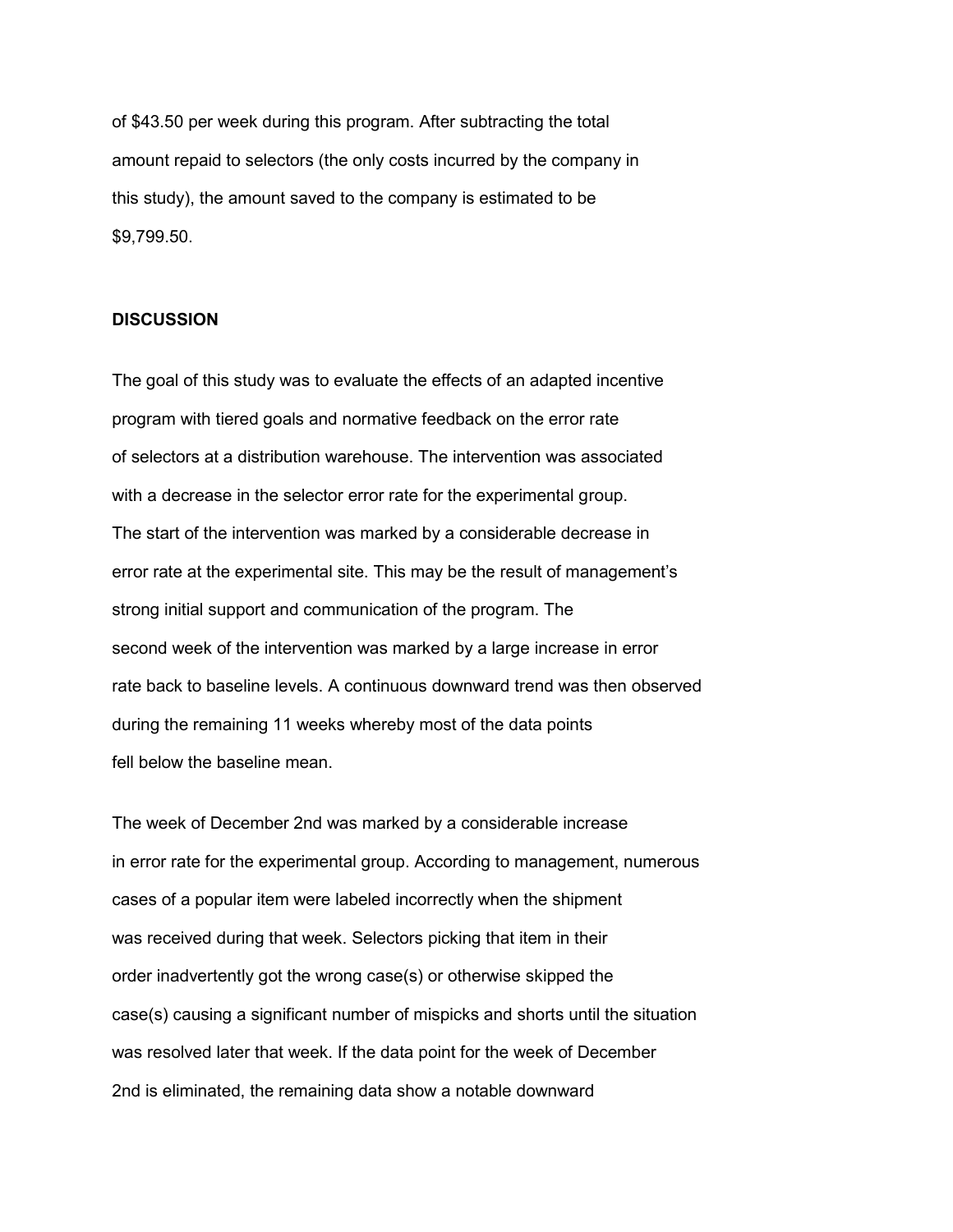trend in the experimental group's error rate during the fourth week through the final week with all points below the baseline mean.

Such a downward trend may be expected when intervening with tiered goals within the changing criterion design of the study. Tiered goals are set at a beginning level suspected to be achievable by most participants. Yet initial behavioral change would be limited because of the lenient goal. However, as time goes by the goal becomes more and more difficult to achieve (i.e., the criterion changed) and the amount of behavior change required is greater. Thus, one would expect a trend in the same direction as the trend in the tiered goals.

# **Sampling the Contingency**

Another method of demonstrating the effect of the intervention was to examine the percentage of selectors who achieved the goal on a weekly basis. The mean percentage of selectors achieving the goal increased during the intervention. In addition, there was an upward trend of selectors achieving the goal during the intervention. It is noteworthy that nearly half of the selectors were below the goal during the last three weeks.

Those individuals who have sampled the contingency by achieving the lenient goal early may be more likely to increase their efforts as the goals become more difficult. This was demonstrated by Selector A whose error rate during baseline was just above the goal level. He achieved the goal initially and continued to decrease his error rate as the goal level became more stringent. Other selectors whose baseline was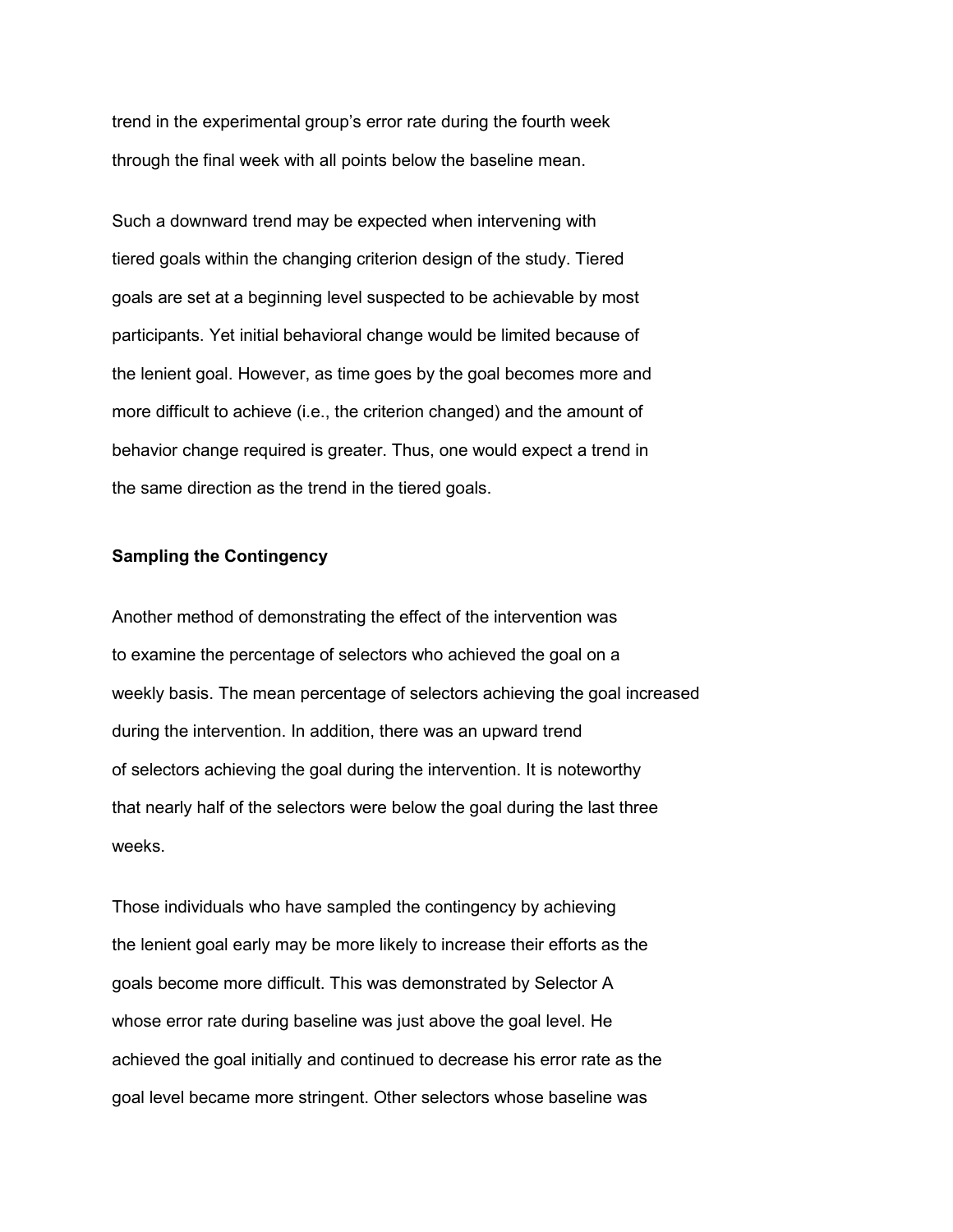close to the goal also seemed to be in the best position to benefit from the intervention (i.e., Group 2). All of this group's weekly data points except one (December 2nd) during the intervention fell below the baseline mean. It is evident that the intervention had the most significant effect on error rate for this subsample of selectors.

In contrast, those individuals whose behaviors did not approximate the goal were not able to sample the contingency. These individuals with error rates considerably higher than the goal may not be able to change their behavior enough to "catch" up with the increasingly difficult goals. A good example of this was Selector B who decreased his error rate by 50% by the end of the intervention yet never achieved the goal or earned back his disincentive. Other selectors who had very high error rates during baseline decreased their error rate considerably, however it was still significantly higher than the goal. Like Selector B, these individuals were performing at a level that was so far from the goal, that it was difficult for them to change their behavior enough to reach the goal and sample the reinforcer.

This finding supports the suggestion by Ludwig et al. (2001) that it may not be necessary to sample the reinforcer in order to change behavior. Instead, the goal setting paired with the chance to earn back money may have resulted in rule-governed behavior (Blakely & Schlinger, 1987) by the selectors.

Another possible explanation for changes in behavior in those selectors who never earned back their disincentives may be the social contingencies presumably generated by other intervention operations (i.e.,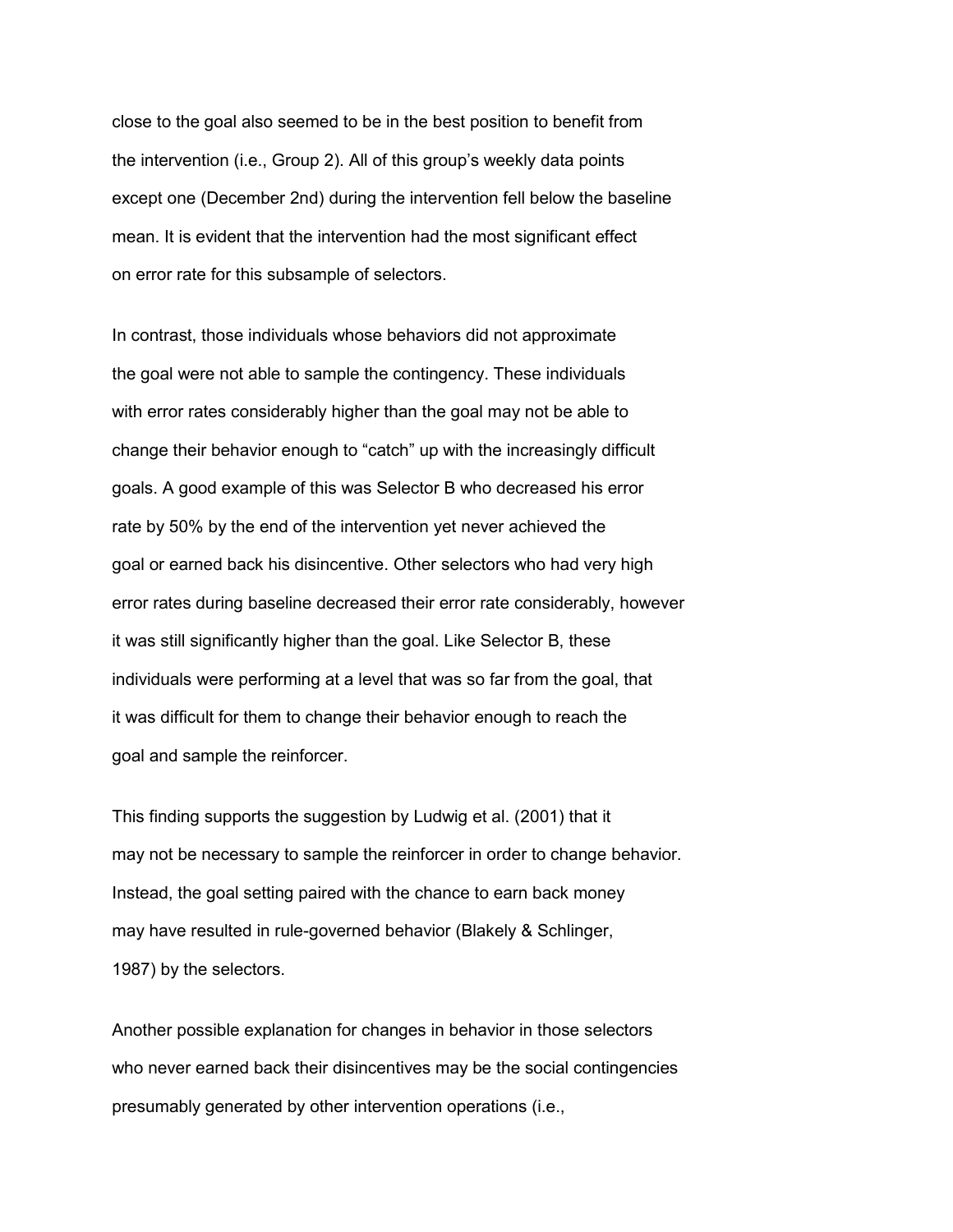normative feedback and error rate goals). Social contingencies are thought to be strongest when (a) others expect designated behaviors (as implied by the management-mandated goals), (b) have opportunities to observe whether the behaviors occur (via the feedback graphs with names), and (c) when peers or superiors are willing to promote these behaviors consistently with approving (rewarding) or disapproving (punishing) consequences (Anderson, Chiricos, & Waldo, 1977; Sussman, 1989). Although the current research did not assess these variables directly, we agree with Poling, Smith, and Braatz (1993) who called for more systematic measures of social interaction resulting from an intervention process (e.g., monitoring the verbal behavior of selectors interacting with one another or with management).

Of course, those individuals already achieving the goal rate during baseline would have no need to improve their behaviors since the current rate would be reinforced. Indeed, those individuals whose baseline behavior was already below the goal levels may not have been affected by the intervention because they were already performing at the desired levels and no further reinforcement was offered for lower rates of errors. If additional goals below 1.5 errors per 1000 cases were presented along with additional incentives the performance of these individuals may continue to improve. Alternatively, the lack of significant improvement in error rate may have been a function of a floor effect. These selectors were already performing at a level close to zero, and therefore may not have been able to reduce their error rate significantly.

It is notable that one individual increased his error rate substantially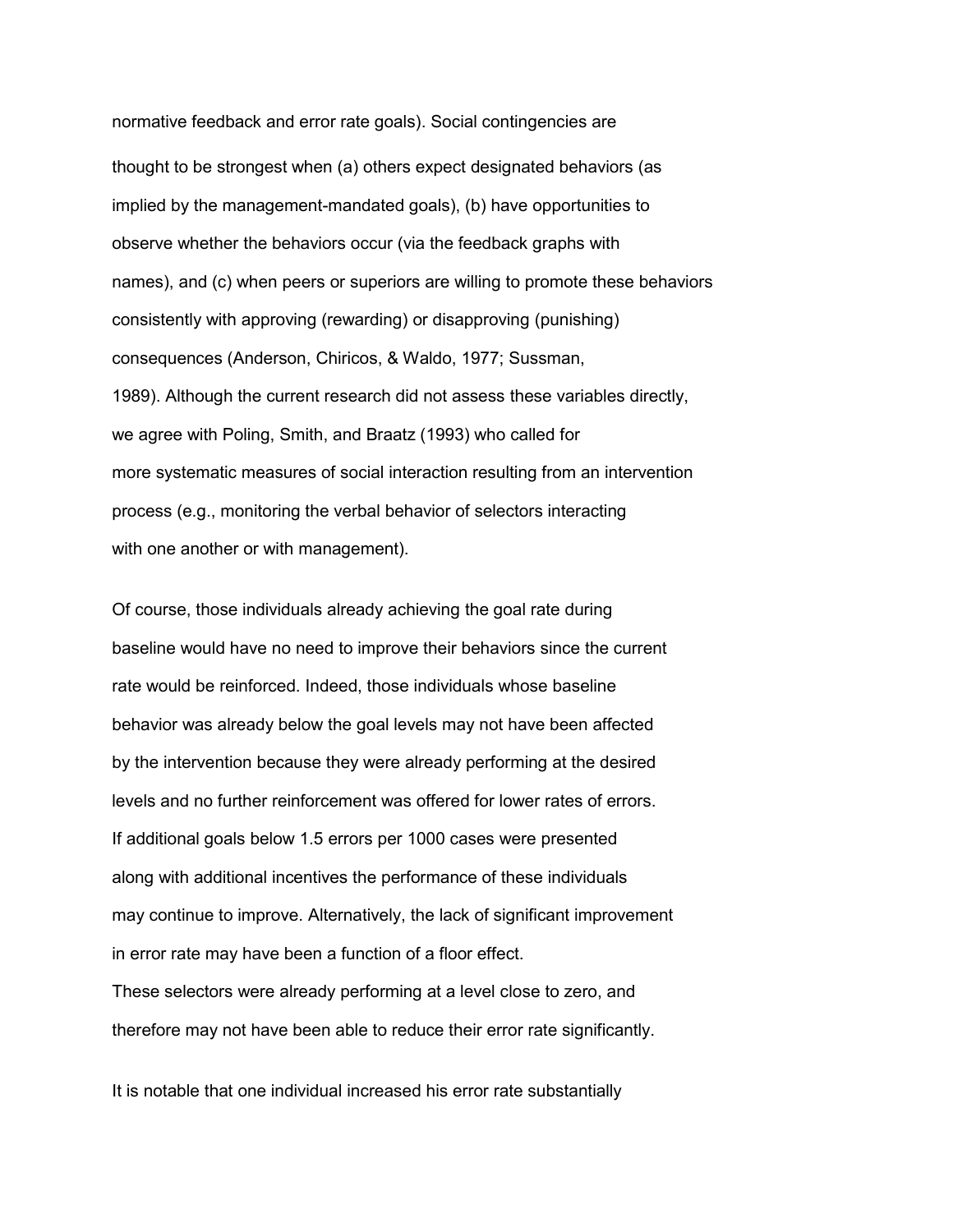during the intervention. Specifically, Selector C showed an increasing trend in error rate to a level twice his baseline mean. This is similar to examples reported in Ludwig and Geller (1991) where one pizza deliverer decreased his safety-belt use from around 100% during baseline to 0% at one point during the intervention phase and another reported in Ludwig and Geller (2000) who decreased his turn signal use from a baseline mean of 83% to a low of 25% toward the end of the intervention. Seemingly, a small number of individuals will respond negatively to these types of intervention operations. These instances may be similar to what Skinner (1971) referred to as countercontrol.

Social Validity and Cost-Benefit

The social validity questionnaire findings suggest that the adapted incentive program was well received by the employees. Because most respondents thought the program was fair, they were satisfied with their jobs, and they wanted the program to continue, it seems that no harmful effects were experienced. The program not only benefited management, it also benefited the employees. On average, selectors who were successful in earning back money saved an average of \$43.50 during the course of this study.

Another measure of social validity specific to business is the effect on profitability. Even though the intervention produced a moderate effect on selector error rate and employees approved of the program, the company must save money in order for it to be considered by management to be successful (i.e., practical significance). The cost-benefit analysis suggests that the 13-week program saved the company money.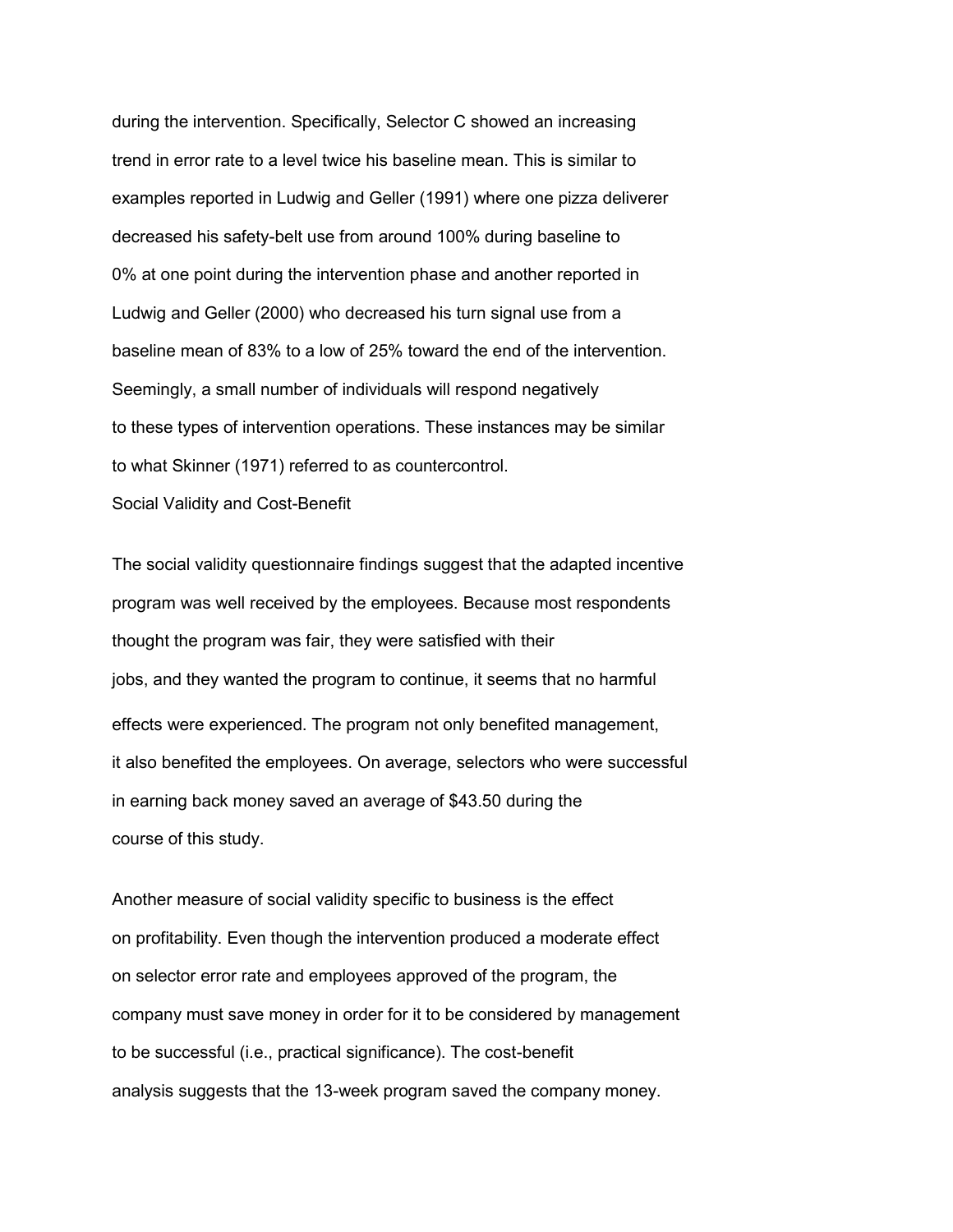The estimated savings to the company was \$9,799.50 for the entire 13-week period. If the host company would have kept this program in place for a year they may have realized an annualized savings of approximately \$40,000. If the selectors maintained the same error rate as they accomplished in the last 4 weeks of the study, the estimated savings may indeed be greater.

# **Limitations and Suggestions for Future Studies**

One limitation of the study was the lack of individual data for the selectors at the comparison site. The authors were unable to have access to individual data for the selectors in the comparison group. Inferential statistical analyses such as mixed design ANOVAs would have been possible if these data were available. In addition, the comparison group was not ideal for comparison with the experimental group. Even though the warehouse was similar and owned by the same company, the number of errors was considerably higher and more variable at the comparison site.

A longer baseline period would have also been preferable, however, another program targeting a number of performance factors was in place prior to August. A longer baseline was not used because the authors did not want the baseline to be contaminated by the previous program.

Additionally, the study would have been more rigorous if a return to baseline followed the intervention. Although the disincentive payback program was ceased at the end of the study, a true return to baseline was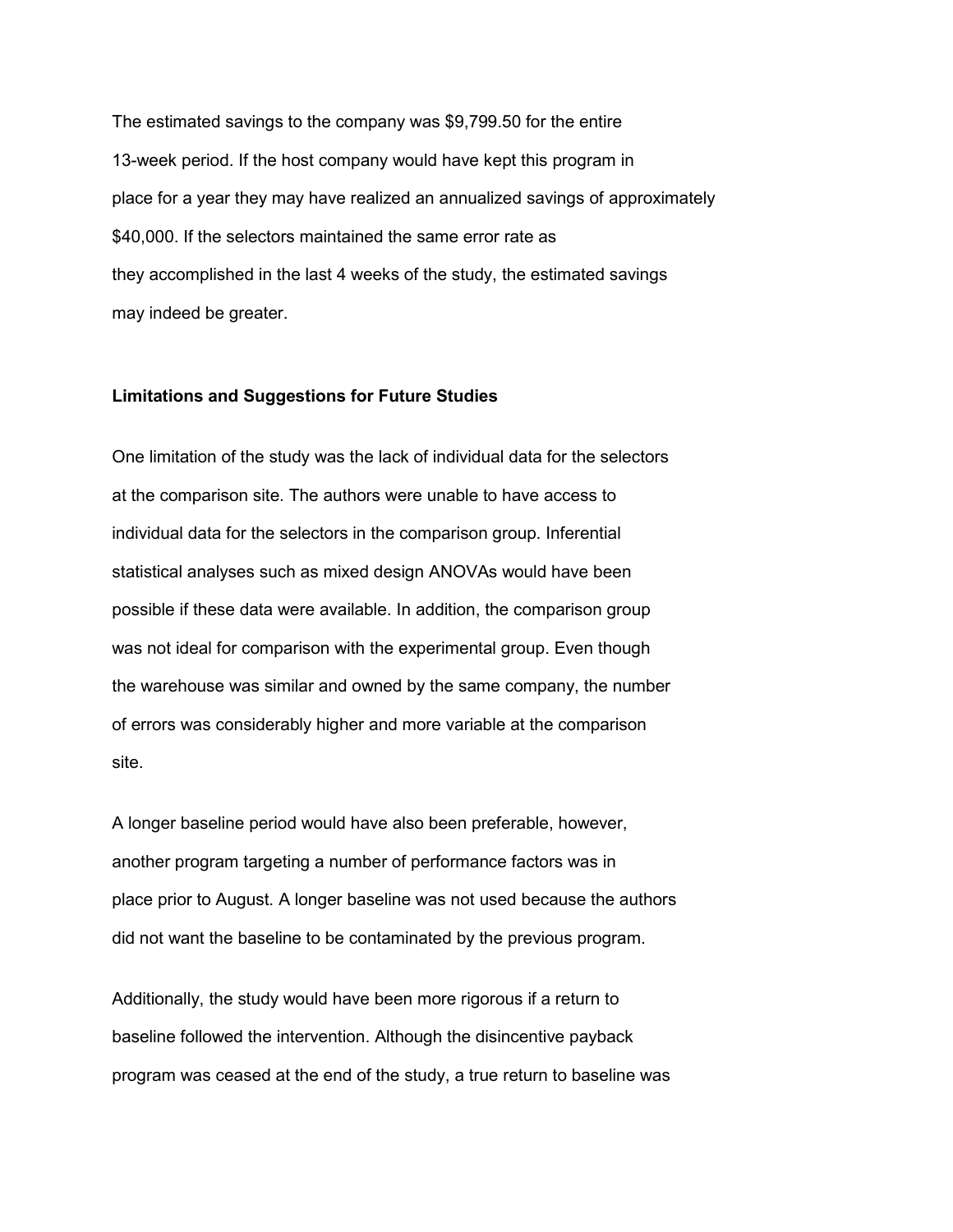impossible due to changes that management implemented immediately following the adapted incentive program. One of these changes included the change from 8 to 10-hour shifts. Such a change is likely to cause increases in error due to factors like fatigue, suggesting that the results of the study are somewhat conservative. Because of this and other changes in policy and staffing at the experimental site, management decided not to continue the intervention in the absence of the research team. Future researchers should consider designing a "transition plan" or other methods for indigenous intervention management to better ensure maintenance of successful intervention programs.

A factor that may have affected the reported error rates was a possible seasonal variation experienced at the distribution warehouses. The program occurred during two holidays that could have contributed to less demand. This makes sense because some of the customers of the warehouse include schools, which are not in session during the holiday season. When there is less demand, each selector receives a smaller caseload for the day. When this happens, selectors have the ability to work slower and consequently may commit fewer errors. However, selectors are allowed to leave when their work is finished and are paid for 8-hours of work regardless of when they finish. The ability to leave early may be more reinforcing and therefore counteract the tendency to slow down.

A suggestion for improving the program is to use an initial goal that is less difficult to achieve. This study used tiered goals so that employees would initially be able to sample the reinforcer. However, the initial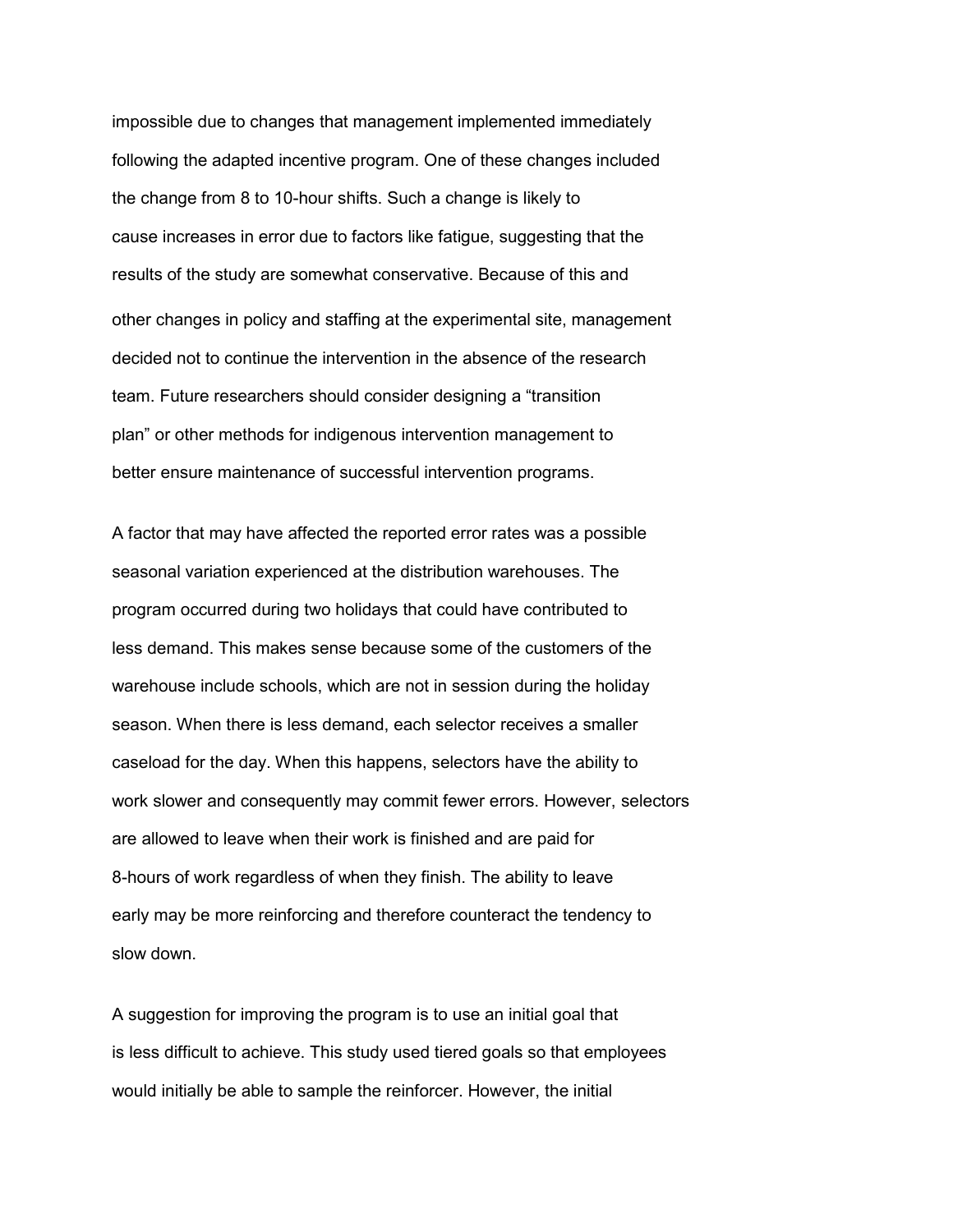goal of 2.0 errors per 1000 cases may have been too difficult for the majority of selectors to be able to attain it. It may be beneficial to set a more lenient initial goal (e.g., 3.0 errors per 1000 cases) and decrease it by larger increments than 0.1 errors per 1000 cases. This study was not able to implement a lenient goal due to management's disapproval of rewarding employees at a level higher than 2.0. Another suggestion is to use individually-set goals. Rather than utilizing one company-wide set of goals, management could set goals for each selector based on their previous individual performance.

The data demonstrate that there were some selectors whose error rates were extremely high (i.e., a baseline mean of 5.44 errors per 1000 cases). Clearly this level is unacceptable to management. A suggestion is to provide training for the selectors with high error rates. It is possible that these selectors were unaware of how to avoid errors. If employees lack the skills, reinforcement will not contribute to improvements in their performance.

A final suggestion for improving the intervention would be to use incentives rather than disincentives to increase quality. When negative reinforcers, such as disincentives, are used, employees may only do the minimum to get by (Daniels, 1989). (We view disincentives in this context as reinforcers because most of the errors in this study's context were due to the lack of correct behaviors. A mispick is not a behavior; instead it is the absence of a correct behavior. Therefore, the [dis]incentives are considered to increase correct behavior). In addition, negative reinforcement is associated with many negative side effects, such as aggression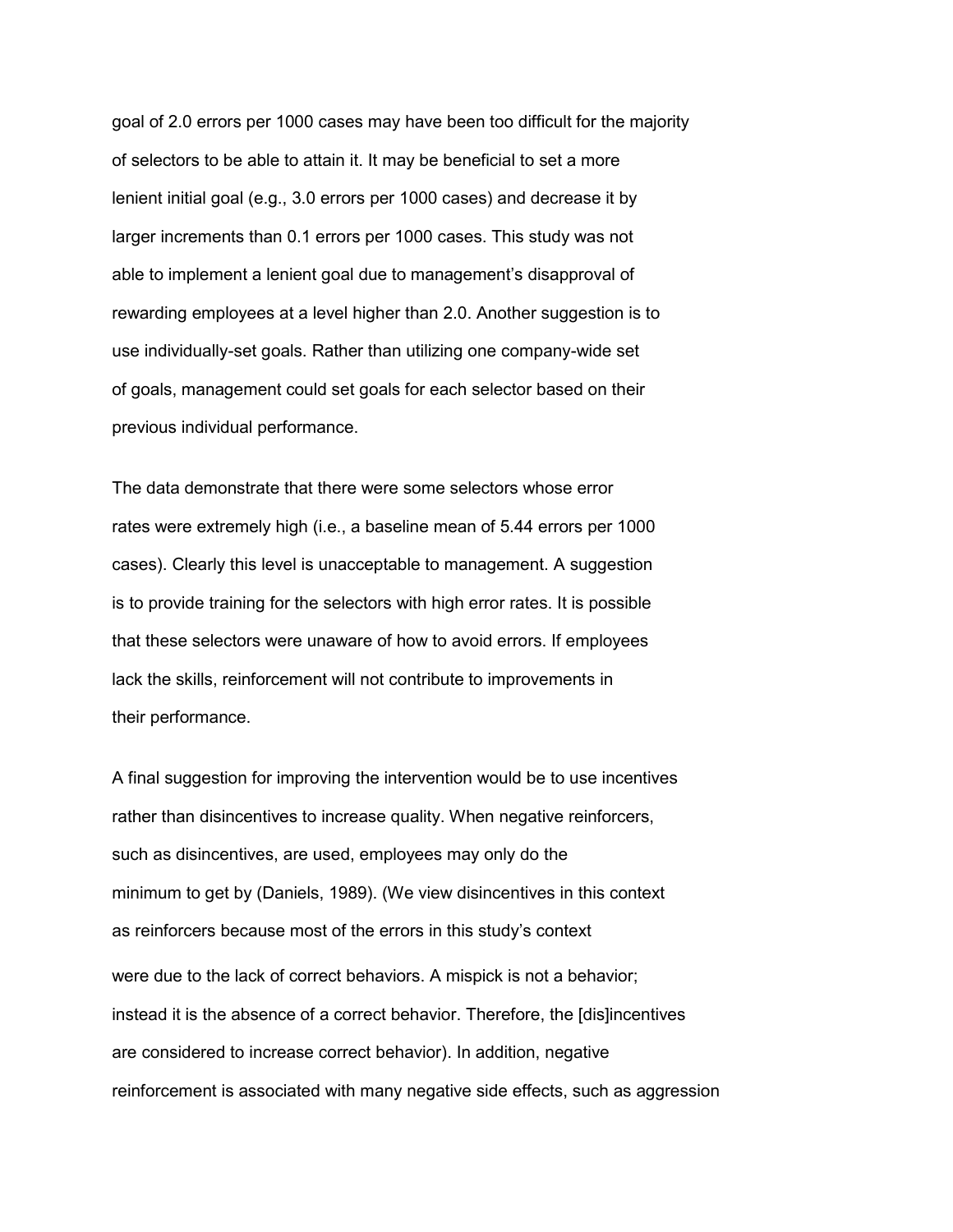and fear (Martin & Pear, 1996) or even countercontrol (Ludwig & Geller, 2000). Therefore, it may be more beneficial to use positive reinforcement, such as dropping the disincentive system altogether and focus on the use of incentives, to improve the quality of selectors' performance.

This study was unique in that it was the first to examine earned-back disincentive pay as part of an incentive program. In addition, it examined both normative feedback and tiered (i.e., changing) goals in combination with the adapted incentive program. Both normative feedback and tiered goals have been studied in the literature, but not in combination with an incentive program. The results of the present study support the previous findings that these independent variables produce significant improvements in performance. In addition, the present study supports the use of programs that utilize the repayment of disincentives to improve quality. Future research should continue to examine the effects of the repayment of disincentives on quality, as well as on other dependent variables.

# **REFERENCES**

Abernathy, W. B., Duffy, E. M., & O'Brien, R. M. (1982). Multi-branch, multi-systems programs in banking: An organization-wide intervention. In R. M. O'Brien, A. M. Dickinson, & M.P. Rosow (Eds.), Industrial behavior modification: A management handbook (pp. 370-382). New York: Pergamon.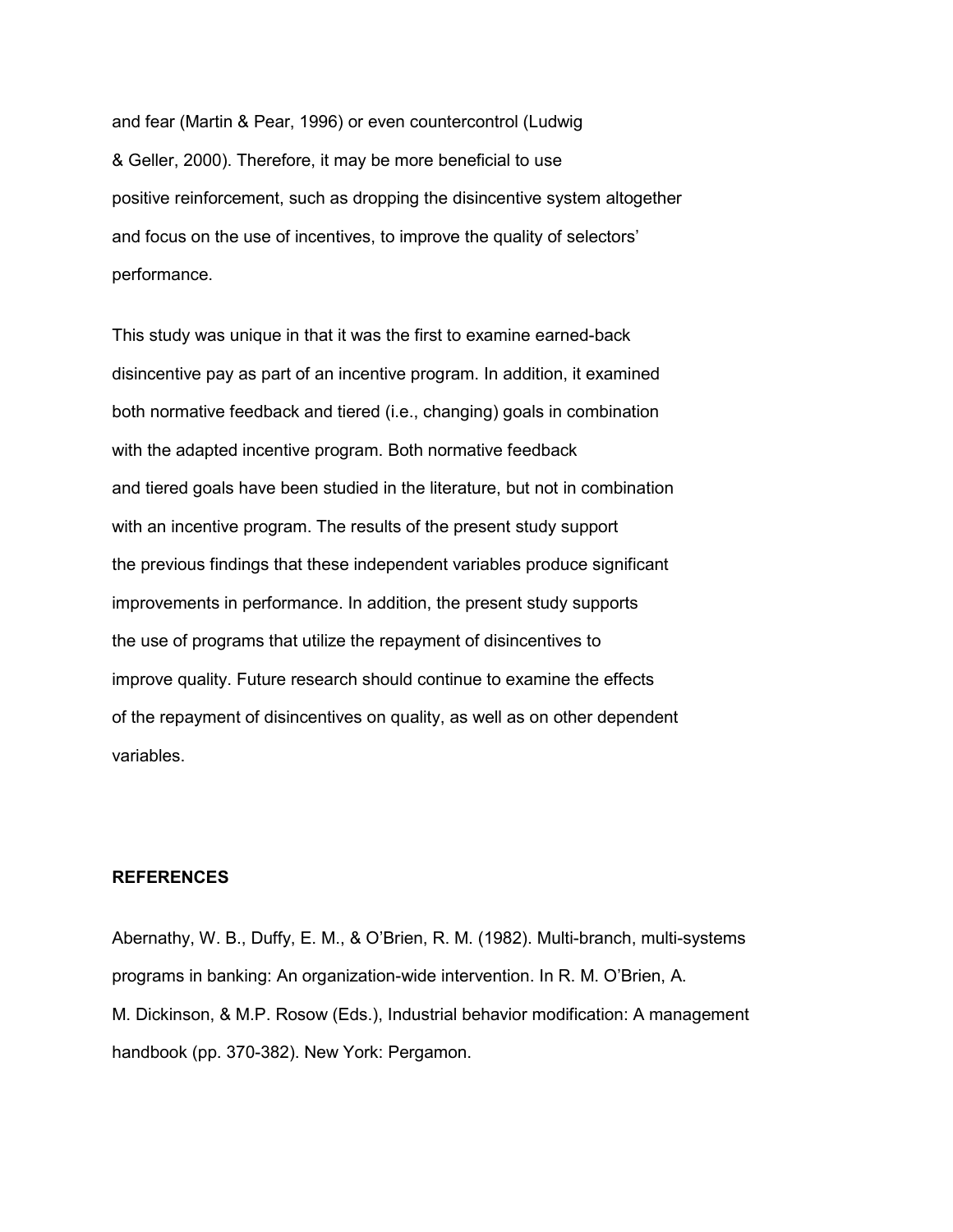Alvero, A., Bucklin, B., & Austin, J. (2001). An objective review of the effectiveness and essential characteristics of performance feedback in organizational settings (1985- 1998). Journal of Organizational Behavior Management, 21(1), 3-30.

Anderson, L. S., Chiricos, T. G., & Waldo, G. P. (1977). Formal and informal sanctions: A comparison of deterrent effects. Social Problems, 25, 103-114.

Balcazar, F., Hopkins, B. L., & Suarez, Y. (1986). A critical, objective review of performance feedback. Journal of Organizational Behavior Management, 7(3-4), 65-89.

Blakely, E., & Schlinger, H. (1987). Rules: Function-altering contingency-specifying stimuli. The Behavior Analyst, 10, 183-187.

Daniels, A. C. (1989). Performance management: Improving quality productivity through positive reinforcement. Tucker, GA: Performance Management Publications.

Gaetani, J. J., Hoxeng, D. D., & Austin, J. T. (1985). Engineering compensation systems: Effects of commissioned versus wage payment. Journal of Organizational Behavior Management, 7 (1-2), 51-63.

Honeywell, J. A., Dickinson, A. M., & Poling, A. (1997). Individual performance as a function of individual and group pay contingencies. The Psychological Record, 47, 261-274.

Kazdin, A. E. (1994). Behavior modification in applied settings. Pacific Grove, CA: Brooks/Cole Publishing.

LaMere, J. M., Dickinson, A. M., Henry, M., Henry, G.,&Poling, A. (1996). Effects of a multicomponent monetary incentive program on the performance of truck drivers.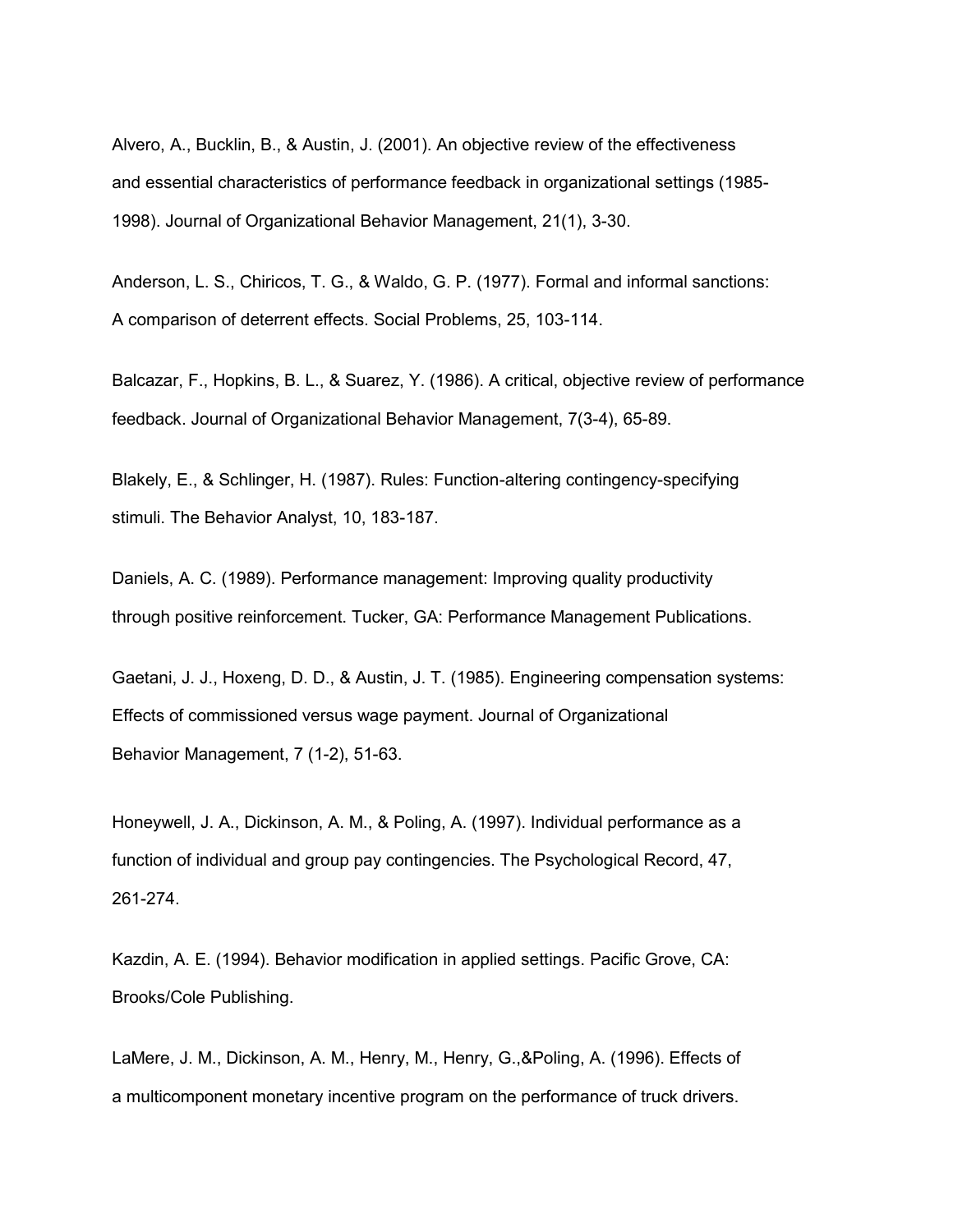Behavior Modification, 20, 385-405.

Locke, E. A., & Latham, G. P. (1990). A theory of goal setting and task performance. Englewood Cliffs, NJ: Prentice-Hall.

Ludwig, T.D., Biggs, J., Wagner, S., & Geller, E.S. (2001). Using public feedback and competitive rewards to increase the safe driving behaviors of pizza deliverers. Journal of Organizational Behavior Management, 21 (4), 75-104.

Ludwig, T. D.,&Geller, E. S. (1991). Improving the driving practices of pizza deliverers: Response generalization and moderating effects of driving history. Journal of Applied Behavior Analysis, 24(1), 31-44.

Ludwig, T. D., & Geller, E. S. (2000). Intervening to improve the safety of delivery drivers: A systematic behavioral approach [Monograph]. Journal of Organizational Behavior Management, 19 (4), 60-67.

Martin, G.,&Pear, J. (1996). Behavior modification: What it is and how to do it. Upper Saddle River, NJ: Prentice Hall.

Orpen, C. (1982). The effects of contingent and noncontingent rewards on employee satisfaction and performance. Journal of Psychology, 110, 145-150.

Poling, A., Smith, J. F.,&Braatz, D. (1993). Data sets in organizational behavior management: Do we measure enough? Journal of Organizational Behavior Management, 14 (1), 99-116.

Redmon, W. K.,&Agnew, J. L. (1991). Organizational behavior analysis in the United States: A view from the private sector. In P.A. Lamal (Ed.), Behavior analysis of societies and cultural practices (pp. 125-139). Washington, D.C.: Hemisphere.